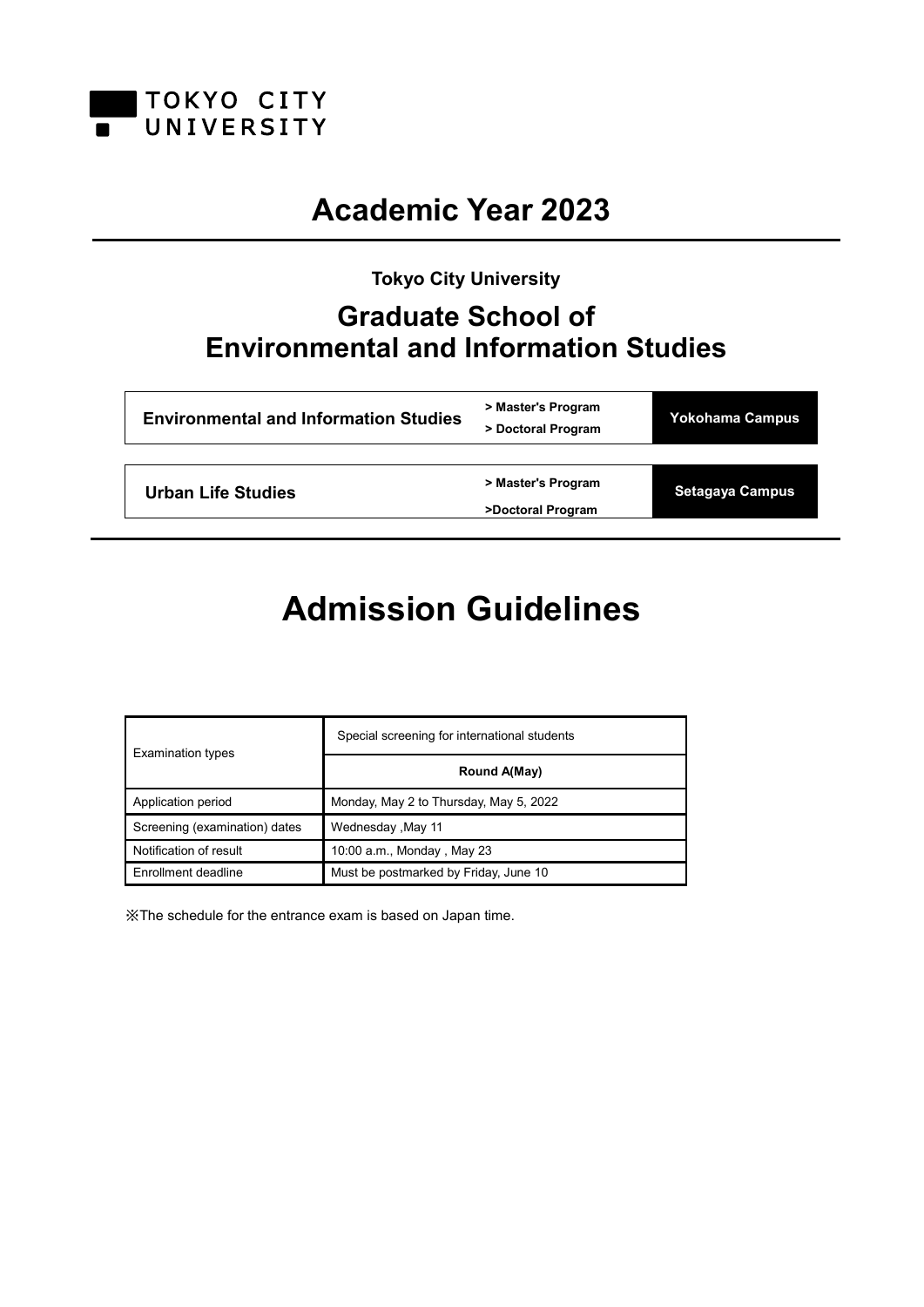# **Graduate School of Environmental and Information Studies**

Quoted from Article 3, School Regulations of the Graduate School of Tokyo City University――

Graduate School of Environmental and Information Studies

**Purposes of human resource development and our educational and research activities**

Through advanced education related to the environment, information, and urban life, and through the practice of research that responds to social needs, the department aims to nurture human resources who can create new values and a rich society by cultivating analytical ability and insight in the natural, mathematical, and social sciences to accurately identify and solve problems in an increasingly complex world and region, and by conducting multifaceted research in cooperation with diverse stakeholders.

With the total population of 7.8 billion people, a 87 trillion US dollar world GDP, a 70% global Internet utilization rate, a ten ton annual consumption of resources per capita, and 3.5 billion people living in urban areas, our living environment continues to expand. On the other hand, such expansion has been presented as a major distortion in various aspects of the environment, society, information, politics and culture. Temperature has risen about 0.7 degrees Celsius in the last century. Nearly four billion people experienced water shortages and 2.4 billion people are still forced to live without access to toilets. By 2030, the urban population will exceed 60% of the total population. Japan sees ten billion cyberattacks each year. While refugees around the world exceed 65 million people, disparity and poverty become more pressing issues. Moreover, conflicts between countries, terrorism and social issues continue to worsen, resulting in a growing number of refugees. Despite these situations, human beings have not discovered the best way to resolve these issues.

In 2015, the United Nations took the lead in establishing sustainable development goals. The global goals aim to combat various issues of climate change, water, ecosystem, urban cities and infrastructures. To resolve a broad variety of global issues, human beings need to make excellent use of artificial intelligence, IoT, big data, and other cutting-edge information processing technologies to bring dramatic progress to eco-innovation, such as biomass and renewal energy, and realize smart cities and ecotowns promptly. Although the government, local governments, corporations, NPOs, NGOs, consumer organizations and various organizations are required to promote these efforts, there is a critical deficiency in human resources who can lead these organizations.

The mission of the Graduate School of Environmental and Information Studies is to deepen basic research and applied research related to the environment, information, and urban life, which are new and crucial research domains for the 21<sup>st</sup> century. Concurrently, it strives to realize sustainable society by implementing research findings in society. The school offers a curriculum that places emphasis on developing the ability to see things from a higher perspective and see through the true nature of problems, as well as the power of executing research backed up by specialized knowledge and skills and communication skills to share the research findings with the international community. The school has 61 personnel who are active in each field of the environment, information, and urban life to provide highly concentrated research guidance, which is close to a one-to-one basis. Students also receive internships and research projects through cooperation with corporations and local governments. The intermediate presentations along with English presentations held regularly along with research presentations at international conferences held overseas will be valuable experiences and assets in the future for students studying in the graduate school.

The graduates of the Graduate School of Environmental and Information Studies work in various research institutions, consulting firms, information industries, and local governments while playing an active part as experts to resolve global environmental and social issues. Their achievements prove the high quality of the curriculums taught in the graduate school. Through the school's curriculum, students will deepen their expertise (warp) to understand a broad range of domains in a cross-sectoral manner (woof). By improving their well-rounded comprehensive skills with proportioned warp and woof, students are expected to develop to become human resources who can contribute to the realization of a sustainable society important for our Earth and its people.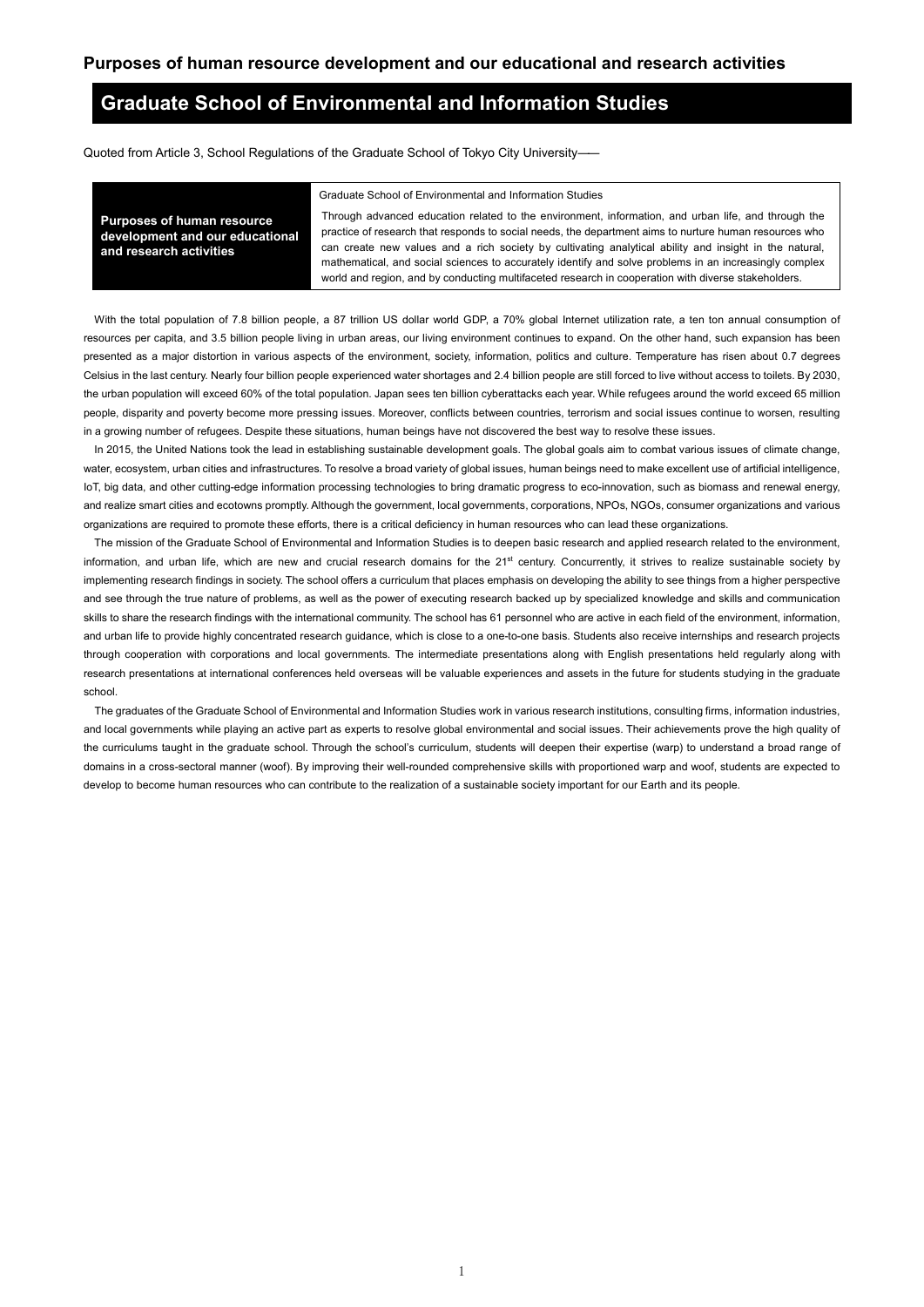## **Admission policy**

The Graduate School of Tokyo City University aims to develop human resources to bring about sustainable social development, and has established graduate schools corresponding to specialized fields of academic research to achieve this goal. Each graduate school seeks individuals with the following abilities, motivation, and goals based on the "Objectives for Human Resource Development and Education/Research" set forth by each graduate school.

### 【**Master's Program**】

In today's society, sustainable social development is required, taking into consideration the three elements of economy, society, and environment. To achieve this, it is necessary to have human resources who can solve various social problems in a crosssectoral and multidisciplinary manner based on solid professional skills. Therefore, we ask prospective students to be able to share the following items.

- 1.Empathy with the university's educational philosophy and objectives
- 2.Multi-faceted and composite perspectives and logical thinking based on these perspectives
- 3.Strong interest in unknown problems and a challenging spirit to solve them
- 4.Communication skills necessary for professional competence
- 5.Ethical values to have as a by human being

### 【**Doctoral Program**】

In today's society, sustainable social development is required, taking into consideration the three elements of economy, society, and environment. To achieve this, it is necessary to have advanced research skills to solve various problems, and to acquire the ability to explore new issues and new fields of study. For this reason, we seek students who can share the following points.

- 1.Awareness of the various problems facing modern society and a desire to contribute to the development of society
- 2.Ability to develop their own capacity to address unresolved issues

3.Ability to solve various problems from a global perspective in cooperation with various stakeholders

4.Execution skills needed to fulfill leadership roles

5.Possess appropriate ethical and behavioral characteristics required for research activities.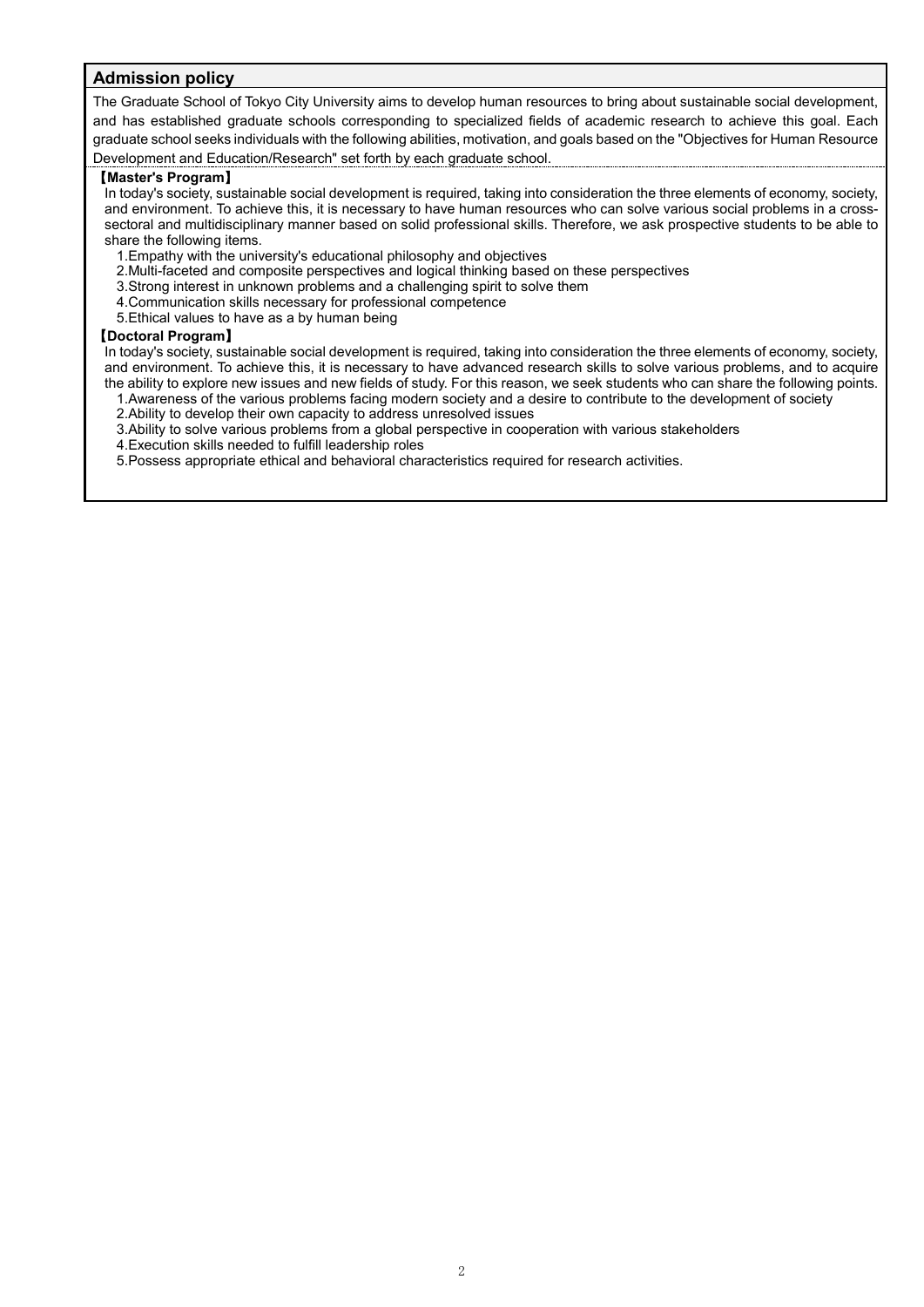# Graduate School of Environmental and Information Studies

### **Admission Policy**

### □ Master's Program

In modern society with its social and economic changes and the wide use of technologies, different complex and intertwined cross-cutting issues emerge. These issues occur on the small scales of individual and family to the large scales of the company, regional society, city, nation, and world. Therefore, to maintain a sustainable society, the public requires resolutions to social issues in a cross-cutting, comprehensive manner that is often outside the conventional approach of a specific area of expertise. The Graduate School of Environmental and Information Studies aims to develop global citizens who can address such issues by nurturing concrete awareness of the diverse issues related to the environment, information, and urban life. Thus, we seek students who can share the following with us.

- 1. Empathy for our educational philosophy and goals
- 2. Awareness of the issues facing a modern society
- 3. Global, future-oriented, and academic viewpoints
- 4. Willingness to address issues in a practical manner
- 5. Ability to communicate with others
- 6. Ethics possessed as human beings

### □ Doctoral Program

While recent technological development has promoted urbanization and a highly advanced information society, it causes issues related to the human environment across diverse areas of business and society overseas around the world. Environment and information related fields are broad and related to a diversity of conventional academic fields. To resolve the issues for enriching and developing human society, there is need to develop solutions via research from interdisciplinary views in a cross-cutting manner that goes beyond the conventional stove-piped study system. The doctoral program in the Graduate School of Environmental and Information Studies seeks students with a clear awareness of the issues faced by modern society who are willing to cultivate new study fields in order to address issues related to the environment and information that we need to resolve in order to maintain a sustainable society.

### **Curriculum Policy**

The Graduate School of Environmental and Information Studies offers each course to respond to social demands related to various issues in the environment, information, and urban life. The learning objective is to train people as human resources who can take part in advanced research activities, as well as to acquire English skills, specialized knowledge, applied skills, analytical skills, conception skills, and research ethics accumulated through the experience of putting research findings into practice to contribute to the international community. To achieve the objective, the programs equip students with the skills specified in the diploma policy below in the curriculums consisting of common subjects such as English, class subjects for each domain, and compulsory subjects.

#### □ Master's Program

- 1. [Common subjects such as English] To develop human resources who can practically succeed in the international community, the program offers English classes as common subjects to cultivate the ability to deliver presentations in English. Students are required to deliver research presentations (two sessions) in English in the first year.
- 2. [Class subjects for each domain] To develop human resources who possess interdisciplinary and wide-ranging knowledge and profound knowledge of a specialized area in a specific domain related to the environment, information, and urban life, the program offers specialized basic subjects and specialized subjects for each domain. It also allows students to earn credits across several domains.
- 3. [Compulsory subjects] To cultivate the scientific thinking necessary to resolve various issues related to the environment, information, and urban life, as well as the abilities to research, analyze and evaluate, students belong to a research laboratory of staff member specializing in the domain in which they wish to gain knowledge and experience. Under direct guidance of the staff, students will study Literature Research/Exercise and Special Research.

In the master's program at TCU, the graduate students select subjects according to their study goals within their chosen major including required courses, related subjects to their major, along with English courses. In addition to taking classes, in the first year, students will get opportunities to give English oral and poster presentations in their academic field of study or research. To begin the second year, the students will have an interim English presentation. These will help prepare them to give successful English presentations at academic conferences. As a laboratory group member, students will receive expert guidance from our well-known faculty in their fields gaining skills in planning, research, teamwork, troubleshooting, contacting outside sources, and ultimately working and thinking autonomously. Students will participate in academic conferences and workshops both within TCU and at other academic institutions to cultivate them for communication, cooperation and collaboration within the research community.

#### □ Doctoral Program

- 1. [Lecture and Investigation] As each student compiles a degree thesis, students will obtain advanced knowledge related to the environment and information through guidance by the relevant staff. In addition, if an academic supervisor deems necessary, students can take specific class subjects of the Master's Program to acquire credits.
- 2. [Research] Students belong to a research laboratory of staff member specializing in the domain in which they wish to gain knowledge and experience to envisage studies while receiving guidance in thesis writing. After that, students will set a specific research theme and receive guidance from primary staff involved in the theme to pursue one's research. As each student compiles a degree thesis, the program requires students to deliver a poster presentation (one session), intermediate presentation (two sessions), English presentation (two sessions), and doctoral thesis presentation. This will provide an opportunity for them to receive advice from staff in a related domain, along with and all staff members teaching in the graduate school.

In the Doctoral Program, first, students envisage research details while receiving guidance in thesis writing. Subsequently, they will set up a specific research theme and receive guidance from primary staff involved in the theme to pursue their research. The program requires students to deliver an English presentation, poster presentation, and intermediate presentation on the research theme every semester. This will provide an opportunity for them to receive advice from staff in a related domain and all the staff members teaching in the graduate school. It also offers an opportunity for students to actively conduct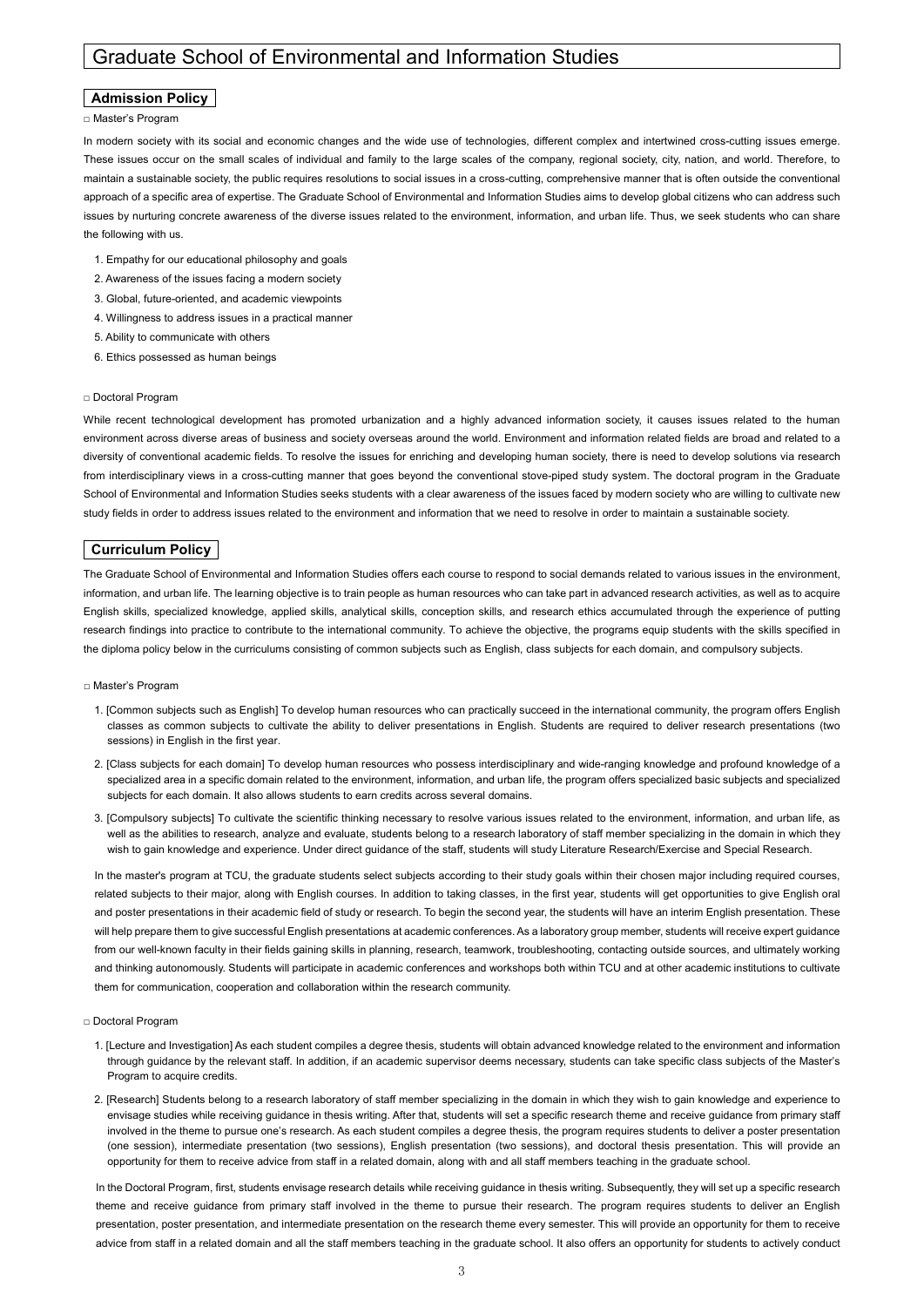their own research with an interdisciplinary viewpoint. In addition, students are encouraged to take the initiative and responsibility in their research by participating in a conference presentation in Japan and internationally.

# **Diploma Policy**

□ Master's Program

- 1. [English skills] The school awards a degree to students who are recognized to have the capability to contribute to the international society and have the potential to develop their research in various issues related to the environment, information, and urban life, as well as to responsibly apply research findings in practice
- 2. [Specialized knowledge and applied skills] The school awards a degree to students who have gained the ability to examine specific issues related to the environment, information, and urban life in depth, as well as specialized knowledge and abilities to resolve practical issues.
- 3. [Analytical skills and conception skills] The school awards a degree to students who have gained scientific thinking related to various issues of the environment, information, and urban life found in modern society, as well as the sills to envisage a method to bring solutions through research, analysis, and evaluation.
- 4. [Research ethics] The school awards a degree to students who are recognized to have the capacity to continue research under appropriate ethical consideration and the potential to develop their research.

### □ Doctoral Program

- 1. [English skills] The school awards a degree to students who are recognized to have the capability to contribute to the international society and have the potential to develop their advanced research in various issues related to the environment and information, as well as to responsibly apply research findings in practice.
- 2. [Specialized knowledge and applied skills] The school awards a degree to students who have gained the ability to examine specific issues related to the environment and information in depth and to pursue advanced research, as well as specialized knowledge and abilities to resolve practical issues.
- 3. [Analytical skills and conception skills] The school awards a degree to students who have gained scientific thinking related to various issues of the environment and information found in modern society, as well as the skills to envisage a method to bring solutions through research, analysis, and evaluation while possessing the abilities to pursue advanced research.
- 4. [Research ethics] The school awards a degree to students who are recognized to have the capacity to continue research under appropriate ethical consideration and the potential to develop their advanced research.

# **Environmental and Information Studies**

### **Admission Policy**

This course seeks students with the following skills who are interested in the four fields of environmental management, communication environment, information system, and regional/urban environment.

- 1. Basic knowledge at the level of graduation with a bachelor's degree that is required of a researcher to undertake studies in the chosen field (However, it is not necessarily required to have taken environmental-and information-related classes.)
- 2. Language skills to participate in lectures and conduct research on a global scale
- 3. Concrete awareness of environmental- and information-related issues and the skill to explain the issues to others

In seeking such students, we carry out admission examinations, including written exams and interviews, for the General Admission examination. We also provide Screening for working adults (requiring two years of work experience), and Special Screening for international students (application document must be created after a consultation about language used in education before an application is submitted), which waives the written exam.

### **Curriculum Policy**

- 1. [Common subjects such as English] To develop individuals as human resources who can practically succeed in the international community, the program offers English classes as common subjects to cultivate the ability to deliver presentations in English. Students are required to deliver research presentations (two sessions) in English in the first year.
- 2. [Class subjects for each domain] To develop individuals as human resources who possess profound knowledge and interdisciplinary and wide-ranging knowledge in a specific domain related to the environment or information, the program offers specialized basic subjects and specialized subjects for each domain. It also allows students to earn credits across several domains.
- 3. [Compulsory subjects] To cultivate scientific thinking necessary to resolve various issues related to the environment or information, as well as the abilities to research, analyze and evaluate, students belong to a research laboratory of staff member specializing in the domain in which they wish to gain knowledge and experience. Under direct guidance of the staff, students will study Literature Research/Exercise and Special Research.

### **Diploma Policy**

- 1. [English skills] The school awards a degree to students who are recognized to have the capability to contribute to the international society and have the potential to develop their research related to the environment or information, as well as to responsibly apply research findings in practice.
- 2. [Specialized knowledge and applied skills] The school awards a degree to students who have gained the ability to examine specific issues related to the environment or information in depth, as well as specialized knowledge and abilities.
- 3. [Analytical skills and conception skills] The school awards a degree to students who have gained scientific thinking related to various issues of the environment or information found in modern society, as well as the skills to envisage a method to bring solutions through research, analysis, and evaluation, the abilities to plan and make policy proposals.
- 4. [Research ethics] The school awards a degree to students who are recognized to have the capacity to continue research under appropriate ethical consideration and the potential to develop their research.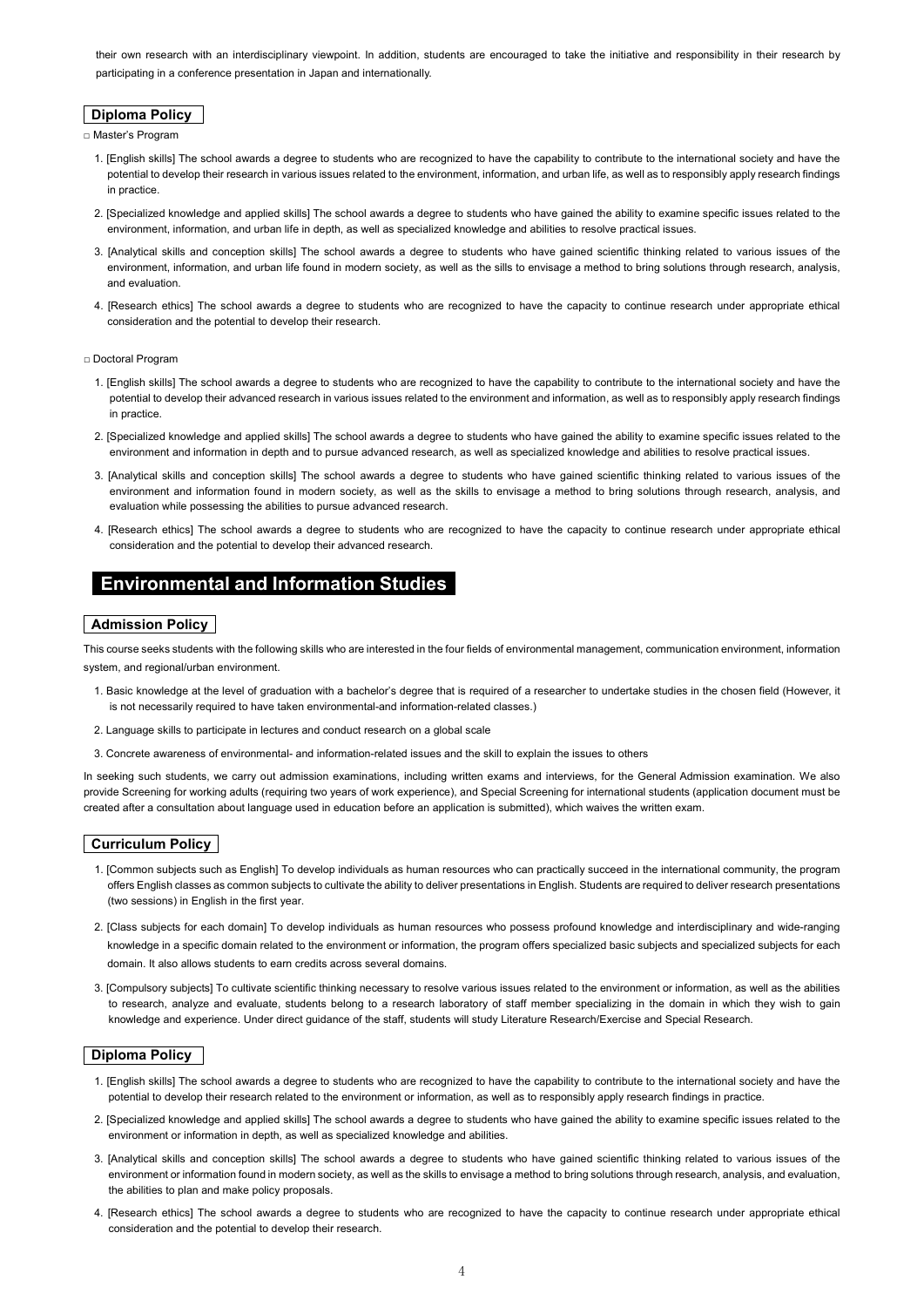# **Urban Life Studies**

### **Admission Policy**

This course aims to develop individuals as human resources with the expertise to resolve the social issues of urban life and who will continue to create valuable urban lifestyles for society in a practical and responsible manner. Students are expected to exercise this expertise in or across the fields of urban business, urban management, urban design, and urban structure. Thus, the course seeks students with the following skills.

- 1. Basic knowledge at the level of graduation with a bachelor's degree that is required of a researcher to undertake urban life studies in the chosen field
- 2. Language skills to participate in lectures and conduct research on a global scale and computer skills at the undergraduate level
- 3. Possessing a concrete awareness of the challenges associated with urban life and the ability to objectively and plainly explain to others the issues that one wishes to solve, utilizing both socio-scientific and art & engineering methodologies.

In seeking such students, we carry out admission examinations, including written exams and interviews, for the General Admission examination. We also provide Screening for working adults (requiring two years of work experience), and Special Screening for international students (application document must be created after a consultation about language used in education before an application is submitted), which waives the written exam.

### **Curriculum Policy**

- 1. [Common subjects such as English] To develop individuals as human resources who can practically succeed in the international community, the program offers English classes as common subjects to cultivate the ability to deliver presentations in English. Students are required to deliver research presentations (two sessions) in English in the first year.
- 2. [Class subjects for each domain] To develop individuals as human resources who possess profound knowledge and interdisciplinary and wide-ranging knowledge in a specific area of four specialized areas in urban life studies, the program offers specialized basic subjects and specialized subjects in four areas. Students also take subjects in several areas.
- 3. [Compulsory subjects] To apply specialized knowledge to resolve various issues found in urban society and to create affluent urban life, students will study Literature Research/Exercise and Special Research in a specialized area.

### **Diploma Policy**

- 1. [English skills] The school awards a degree to students who are recognized to have the capability to contribute to the international society and have the potential to develop their research in the urban life domain, as well as to responsibly apply research findings in practice.
- 2. [Specialized knowledge and applied skills] The school awards a degree to students who have gained the ability to examine specific issues related to the urban life domain in depth, as well as specialized knowledge and abilities to resolve practical issues.
- 3. [Analytical skills and conception skills] The school awards a degree to students who have gained scientific thinking related to various issues in the urban life domain found in modern society, as well as the skills to envisage an effective method to bring solutions that benefit the international society through research, analysis, evaluation and forecast to make proposals. Or, the students have the abilities to compile effective and unique concepts for solutions and put together as a plan to make proposals.
- 4. [Research ethics] The school awards a degree to students who are recognized to have the capacity to continue research under appropriate ethical consideration and the potential to develop their research.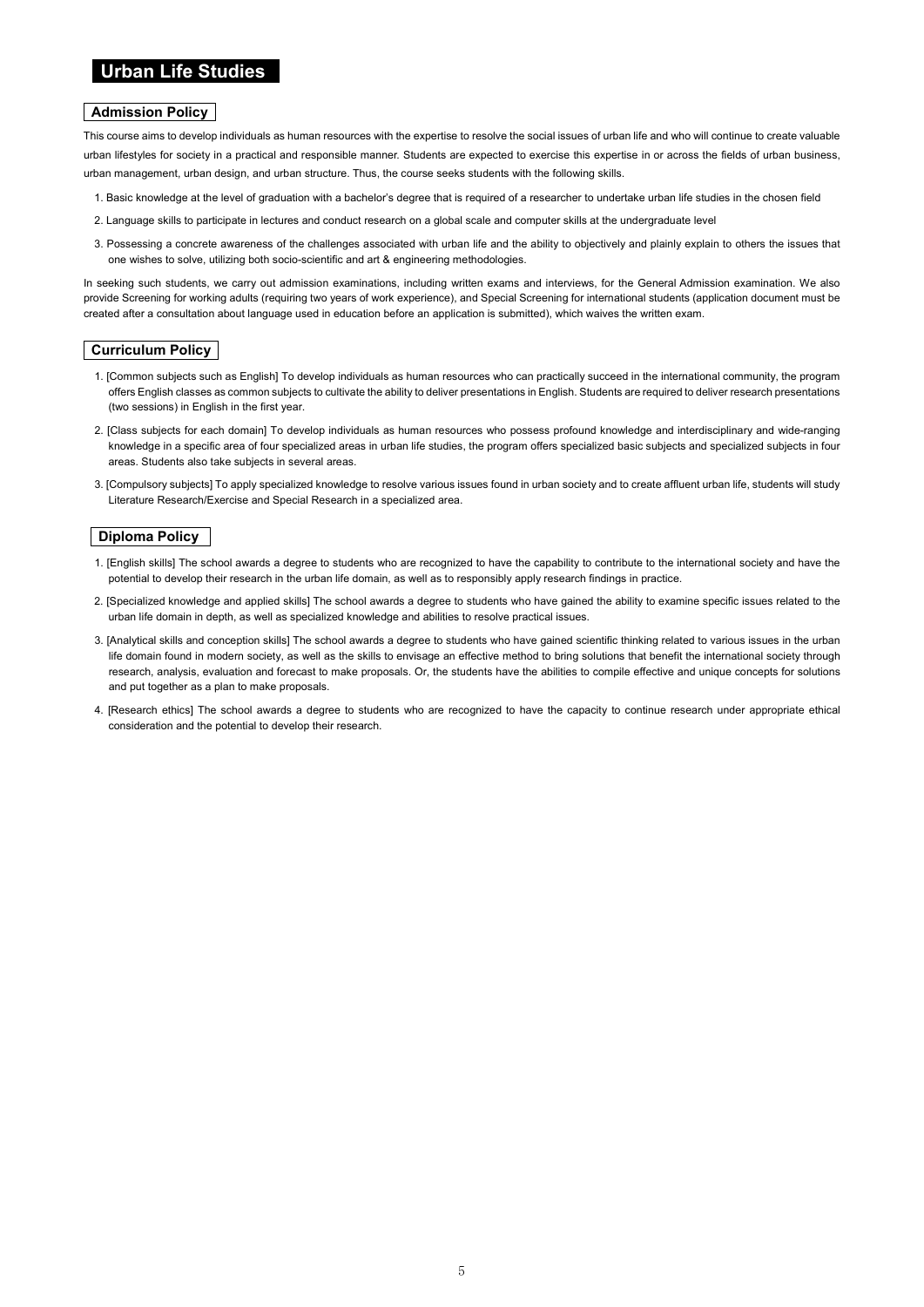# **Graduate School of Environmental and Information Studies**

| <b>Graduate School of Environmental and</b>  | <b>Master's Program</b> |          | <b>Doctoral Program</b> |          |                    |  |
|----------------------------------------------|-------------------------|----------|-------------------------|----------|--------------------|--|
| <b>Information Studies</b>                   | Admission quota         | Capacity | Admission quota         | Capacity | Campus *           |  |
| <b>Environmental and Information Studies</b> | 20                      | 40       |                         | 6        | Yokohama<br>Campus |  |
| Urban Life Studies                           | 6                       | 12       |                         | 6        | Setagaya<br>Campus |  |

\*Campus varies depending on an area of specialization in which a student belongs.



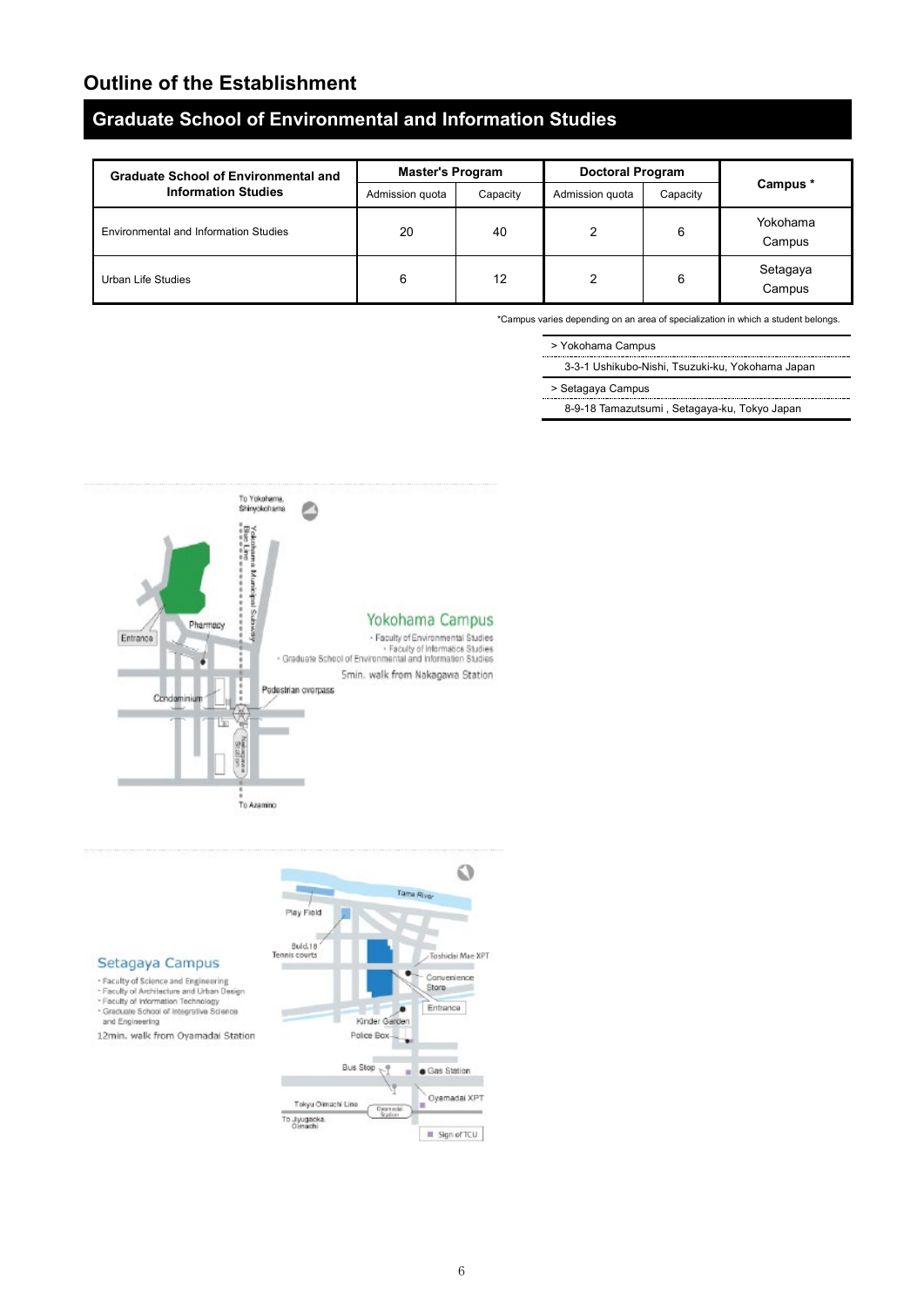# **Domains and Instructors To be scheduled for April 2023**

|                                       | <b>Master's Program</b>       |                                                                                                                                                                                                                                                                                                                                                                                                                                                                                                                                                           |                                        | <b>Doctoral Program</b>  |                                                                                                                                                                                                                                                                                                                                                                                                                                                                                                                                                                                                                            |
|---------------------------------------|-------------------------------|-----------------------------------------------------------------------------------------------------------------------------------------------------------------------------------------------------------------------------------------------------------------------------------------------------------------------------------------------------------------------------------------------------------------------------------------------------------------------------------------------------------------------------------------------------------|----------------------------------------|--------------------------|----------------------------------------------------------------------------------------------------------------------------------------------------------------------------------------------------------------------------------------------------------------------------------------------------------------------------------------------------------------------------------------------------------------------------------------------------------------------------------------------------------------------------------------------------------------------------------------------------------------------------|
| Course                                | Domain                        | Instructor                                                                                                                                                                                                                                                                                                                                                                                                                                                                                                                                                | Course                                 | Domain                   | Instructor                                                                                                                                                                                                                                                                                                                                                                                                                                                                                                                                                                                                                 |
|                                       | Environmental<br>Management   | Prof.<br>Norihiro Itsubo<br>$\bullet$ $\circ$<br>Prof.<br>$\bullet$ $\circ$<br>Yoshiki Otsuka<br>Prof.<br>Koji Okada<br>$\circ$<br>Prof.<br>Masahisa Sato<br>$\circ$<br>Prof.<br>Kenshi Baba<br>$\circ$<br>Prof.<br>Ryuzo Furukawa<br>$\bullet$<br>$\circ$<br>Assoc.Prof. Hiroki Okubo<br>$\circ$<br>$\bullet$ $\circ$ Assoc.Prof. Akira Okada<br>Assoc.Prof. Tsutomu Furukawa                                                                                                                                                                            |                                        | Environment              | Prof.<br>Kentaro lij<br>Prof.<br>⊚<br>Norihiro Its<br>⊚<br>Prof.<br>Yoshiki Ot<br>⊚<br>Prof.<br>Koji Okada<br>⊚<br>Prof.<br>Masahisa<br>⊚<br>Prof.<br>Zhongcha<br>⊚<br>Akira Tana<br>Prof.<br>⊚<br>Prof.<br>Kenshi Ba<br>⊚<br>Prof.<br>Ryuzo Fur                                                                                                                                                                                                                                                                                                                                                                           |
|                                       | Communication<br>Environment  | $\bullet$ $\circ$ Prof.<br>Daisuke Okabe<br>$\bullet$ $\circ$ Prof.<br>Michihiro Okumura<br>Prof.<br>Seita Koike<br>$\bullet$ $\circ$ Prof.<br>Noriko Sudo<br>$\circ$ Prof.<br>Masayuki Takada<br>o Prof.<br>Masako Nakamura<br>Prof.<br>Sumire Hirota<br>$\circ$<br>$\bullet$<br>Assoc.Prof. Hiroki Seki<br>$\circ$<br>$\bullet$<br>Assoc.Prof. Yusuke Nagamori<br>Assoc.Prof. Rie Yabuki<br>$\bullet$                                                                                                                                                   | Environmental and Information Studies  |                          | ⊚<br>Prof.<br>Shigehiro<br>Prof.<br>⊚<br>H.B. Rijal<br>⊚<br>Assoc.Prof. Hiroki Oku<br>Assoc.Prof. Akira Oka<br>⊚<br>⊚<br>Assoc.Prof. Koji Okada<br>⊚<br>Assoc.Prof. Genku Ka<br>⊚<br>Assoc.Prof. Wataru Kit<br>⊚<br>Assoc.Prof. Yukari Niw<br>⊚<br>Assoc.Prof. Young-Sik<br>Junko Ichi<br>⊚<br>Prof.                                                                                                                                                                                                                                                                                                                       |
| Environmental and Information Studies | Information<br>System         | $\bullet$<br>Assoc.Prof. Mizuki Yamazaki<br>Prof.<br>Junko Ichino<br>Prof.<br>Koji Iwano<br>$\circ$<br>Prof.<br>$\circ$<br>Noriko Otani<br>$\bullet$<br>Yoshiaki Seki<br>Prof.<br>o Prof.<br>Satoshi Masuda<br>Prof.<br>Hideo Miyachi<br>٠<br>Prof.<br>Toshiaki Yokoi<br>$\circ$<br>Assoc.Prof. Nobuhiko Ogura<br>Assoc Prof. kenta Mikawa<br>$\bullet$ $\circ$<br>○ Lect.<br>Kenji Fujiwara<br>$\bullet$                                                                                                                                                 |                                        | Information              | Prof.<br>⊚<br>Koji Iwano<br>$^{\circ}$<br>Prof.<br>Noriko Ota<br>$^{\circ}$<br>Prof.<br>Daisuke C<br>⊚<br>Prof.<br>Seita Koik<br>$\circledcirc$<br>Noriko Su<br>Prof.<br>Prof.<br>Yoshiaki S<br>Prof.<br>Masako N<br>Sumire Hi<br>⊚<br>Prof.<br>$^{\circ}$<br>Prof.<br>Satoshi M<br>⊚<br>Prof.<br>Hideo Miv<br>$\circledcirc$<br>Assoc.Prof. Nobuhiko<br>$^{\circ}$<br>Assoc.Prof.<br>Hiroki Sek<br>⊚<br>Assoc.Prof.<br>Yusuke Na<br>$^{\circ}$<br>Assoc.Prof. Kenta Mik<br>$\circledcirc$<br>Lect.<br>Kenji Fuji                                                                                                          |
|                                       | Regional/Urban<br>Environment | o Prof.<br>Kentaro lijima<br>Zhongchao Shi<br>Prof.<br>O<br>Prof.<br>Akira Tanaka ∆<br>$\circ$<br>Prof.<br>H.B. Rijal<br>$\circ$<br>Shigehiro Yokota<br>Prof.<br>$\circ$<br>Assoc.Prof. Genku Kayo<br>$\circ$<br>Assoc.Prof. Wataru Kitamura<br>$\circ$<br>○ Assoc.Prof. Yukari Niwa<br>○ Assoc.Prof. Young-Sik Ham                                                                                                                                                                                                                                       | Urban Life Studies                     | Urban Life Studies       | Prof.<br>Tatsuo Aka<br>⊚<br>$^{\circ}$<br>Prof.<br>Masaaki L<br>$^{\circ}$<br>Prof.<br>Fumihiko<br>$^{\circ}$<br>Prof.<br>Kazuhider<br>$^{\circ}$<br>Prof.<br>Aya Sakai<br>⊚<br>Prof.<br>Hideaki Ta<br>⊚<br>Assoc Prof.<br>Teruyuki Is<br>$\circledcirc$<br>Hwajin Lin<br>Assoc Prof<br>$\circledcirc$<br>Assoc.Procf. Akira Ota<br>$\circledcirc$<br>Assoc.Prof.<br>Koichi Kita<br>$^{\circ}$<br>Assoc.Prof.<br>Kei Saito<br>⊚<br>Assoc.Prof.<br>Kyosuke S<br>⊚<br>Assoc.Prof.<br><b>Yuiti Sues</b><br>$^{\circ}$<br>Assoc.Prof.<br>Shin Naka<br>⊚<br>Assoc.Prof.<br><b>Toshiki Nis</b><br>⊚<br>Assoc.Prof.<br>Noriaki Ha |
| Urban Life Studies                    | Urban Life Studies            | Prof.<br>Tatsuo Akashi<br>$\bullet$<br>Masaaki Uto<br>Prof.<br>Prof.<br>Fumihiko Okiura<br>٠<br>Prof.<br>Kazuhide Kawaguchi<br>Prof.<br>Aya Sakai<br>Prof.<br>Hideaki Takayanagi<br>Prof.<br>Nobuyoshi Naqae<br>Assoc Prof. Teruyuki Isagawa<br>Assoc.Procf.Hwajin Lim<br>Assoc.Procf.Akira Ota<br>$\bullet$<br>Assoc.Procf. Koichi Kitami<br>Assoc.Prof. Kei Saito<br>Assoc.Prof Kyosuke Sakakura<br>$\bullet$<br>Assoc.Prof Yuichi Sueshige<br>$\bullet$<br>Assoc Prof. Shin Nakajima<br>Assoc.Prof. Toshiki Nishiyama<br>Assoc.Prof. Noriaki Hashimoto | Note3<br>Note 4:<br>[Master's Program] | English (Year 2023-2024) | The instructors marked with a diamond only teach un<br>2023(third year in the Doctoral Program)or Academic<br>year in the Doctoral Program.) If a student wishes to ta<br>by these instructors, please discuss with the instructo<br>instructor who will subsequently take over up to the fi<br>to make arrangements prior to submitting the applica<br>The instructors marked with a black circle, circle, or a<br>the Doctoral Program for international students in Eng<br>instructors provide research guidance in English).<br>. They can provide guidance on master's thesis in                                      |

(The names for each domain are listed in alphabetical order of the 50 Japanese hiragana characters according to titles and credentials) Note 1

The above list of domains and instructors is that collected for Academic Year 2023.

### Note 2:

The instructors marked with a triangle teach only during the Academic Year 2023(first year in the Master's Program).If a student wishes to take the classes taught by these instructors, please discuss with the instructor about the new instructor who will subsequently take over after Academic Year 2024 (second year, Master's Program) to make arrangements prior to submitting the application.

| *: Assistant research supervisors |  |  |
|-----------------------------------|--|--|
|-----------------------------------|--|--|

| Course                                                                                                                   | Domain                    | Instructor                                                                                                                               |  |  |
|--------------------------------------------------------------------------------------------------------------------------|---------------------------|------------------------------------------------------------------------------------------------------------------------------------------|--|--|
|                                                                                                                          |                           | Kentaro lijima<br>Prof.                                                                                                                  |  |  |
|                                                                                                                          |                           | ⊚<br>Prof.<br>Norihiro Itsubo<br>⊚<br>Prof.<br>Yoshiki Otsuka                                                                            |  |  |
|                                                                                                                          |                           | ⊚<br>Koji Okada<br>Prof.                                                                                                                 |  |  |
|                                                                                                                          |                           | ⊚<br>Masahisa Sato<br>Prof.                                                                                                              |  |  |
|                                                                                                                          |                           | ⊚<br>Prof.<br>Zhongchao Shi                                                                                                              |  |  |
|                                                                                                                          | Environment               | ⊚<br>Prof.<br>Akira Tanaka<br>⊚<br>Prof.<br>Kenshi Baba                                                                                  |  |  |
|                                                                                                                          |                           | ⊚<br>Prof.<br>Ryuzo Furukawa                                                                                                             |  |  |
| Environmental and Information Stridies                                                                                   |                           | ⊚<br>Prof.<br>Shigehiro Yokota                                                                                                           |  |  |
|                                                                                                                          |                           | ⊚<br>Prof.<br>H.B. Rijal<br>⊚<br>Assoc.Prof. Hiroki Okubo                                                                                |  |  |
|                                                                                                                          |                           | ⊚<br>Assoc.Prof. Akira Okada                                                                                                             |  |  |
|                                                                                                                          |                           | ⊚<br>Assoc.Prof. Koji Okada                                                                                                              |  |  |
|                                                                                                                          |                           | ⊚<br>Assoc.Prof.<br>Genku Kayo                                                                                                           |  |  |
|                                                                                                                          |                           | ⊚<br>Assoc.Prof.<br>Wataru Kitamura<br>⊚<br>Assoc.Prof.<br>Yukari Niwa                                                                   |  |  |
|                                                                                                                          |                           | ⊚<br>Assoc.Prof. Young-Sik Ham                                                                                                           |  |  |
|                                                                                                                          |                           | ⊚<br>Prof.<br>Junko Ichino                                                                                                               |  |  |
|                                                                                                                          |                           | ⊚<br>Prof.<br>Koji Iwano                                                                                                                 |  |  |
|                                                                                                                          |                           | ⊚<br>Noriko Otani<br>Prof.<br>⊚<br>Daisuke Okabe                                                                                         |  |  |
|                                                                                                                          |                           | Prof.<br>⊚<br>Prof.<br>Seita Koike                                                                                                       |  |  |
|                                                                                                                          |                           | Noriko Sudo<br>⊚<br>Prof.                                                                                                                |  |  |
|                                                                                                                          | nformation                | Prof.<br>Yoshiaki Seki                                                                                                                   |  |  |
|                                                                                                                          |                           | Prof.<br>Masako Nakamura<br>Sumire Hirota<br>⊚<br>Prof.                                                                                  |  |  |
|                                                                                                                          |                           | ⊚<br>Prof.<br>Satoshi Masuda                                                                                                             |  |  |
|                                                                                                                          |                           | ⊚<br>Prof.<br>Hideo Miyachi                                                                                                              |  |  |
|                                                                                                                          |                           | ⊚<br>Assoc.Prof.<br>Nobuhiko Ogura                                                                                                       |  |  |
|                                                                                                                          |                           | ⊚<br>Assoc.Prof.<br>Hiroki Seki<br>⊚<br>Assoc.Prof.<br>Yusuke Nagamori                                                                   |  |  |
|                                                                                                                          |                           | ⊚<br>Kenta Mikawa<br>Assoc.Prof.                                                                                                         |  |  |
|                                                                                                                          |                           | ⊚<br>Kenji Fujiwara<br>Lect.                                                                                                             |  |  |
|                                                                                                                          |                           | Prof.<br>⊚<br>Tatsuo Akashi                                                                                                              |  |  |
|                                                                                                                          |                           | ⊚<br>Prof.<br>Masaaki Uto<br>⊚<br>Prof.<br>Fumihiko Okiura                                                                               |  |  |
|                                                                                                                          |                           | ⊚<br>Prof.<br>KazuhideKawaguchi                                                                                                          |  |  |
|                                                                                                                          |                           | ⊚<br>Prof.<br>Aya Sakai                                                                                                                  |  |  |
|                                                                                                                          |                           | ⊚<br>Prof.<br>Hideaki Takayanagi                                                                                                         |  |  |
| Urban Life Studies                                                                                                       | <b>Urban Life Studies</b> | ⊚<br>Assoc Prof.<br>Teruyuki Isagawa                                                                                                     |  |  |
|                                                                                                                          |                           | ⊚<br>Hwajin Lim<br>Assoc Prof<br>⊚<br>Assoc.Procf. Akira Ota                                                                             |  |  |
|                                                                                                                          |                           | ⊚<br>Assoc.Prof.<br>Koichi Kitami                                                                                                        |  |  |
|                                                                                                                          |                           | ⊚<br>Kei Saito<br>Assoc.Prof.                                                                                                            |  |  |
|                                                                                                                          |                           | ⊚<br>Assoc.Prof.<br>Kyosuke Sakakura<br>⊚<br>Assoc.Prof.<br>Yuiti Sueshige                                                               |  |  |
|                                                                                                                          |                           | ⊚<br>Assoc.Prof.<br>Shin Nakajima                                                                                                        |  |  |
|                                                                                                                          |                           | ⊚<br>Assoc.Prof.<br>Toshiki Nishiyama                                                                                                    |  |  |
|                                                                                                                          |                           | ⊚<br>Assoc.Prof.<br>Noriaki Hashimoto                                                                                                    |  |  |
| Note3                                                                                                                    |                           | The instructors marked with a diamond only teach until Academic Year                                                                     |  |  |
|                                                                                                                          |                           | 2023(third year in the Doctoral Program)or Academic Year 2024(fourth                                                                     |  |  |
|                                                                                                                          |                           | year in the Doctoral Program.) If a student wishes to take classes taught                                                                |  |  |
|                                                                                                                          |                           | by these instructors, please discuss with the instructor about the new                                                                   |  |  |
|                                                                                                                          |                           | instructor who will subsequently take over up to the final academic year                                                                 |  |  |
| Note 4:                                                                                                                  |                           | to make arrangements prior to submitting the application.                                                                                |  |  |
|                                                                                                                          |                           |                                                                                                                                          |  |  |
|                                                                                                                          |                           | The instructors marked with a black circle, circle, or a double circle teach                                                             |  |  |
|                                                                                                                          |                           | the Doctoral Program for international students in English(these                                                                         |  |  |
|                                                                                                                          |                           | instructors provide research guidance in English).                                                                                       |  |  |
| [Master's Program]                                                                                                       |                           |                                                                                                                                          |  |  |
| . They can provide guidance on master's thesis in                                                                        |                           |                                                                                                                                          |  |  |
| English (Year 2023-2024)<br>◯They teach classes in English (Year 2023)                                                   |                           |                                                                                                                                          |  |  |
| [Doctoral Program]                                                                                                       |                           |                                                                                                                                          |  |  |
| © They can provide guidance on doctoral thesis in                                                                        |                           |                                                                                                                                          |  |  |
| English (Year 2023-2025)                                                                                                 |                           |                                                                                                                                          |  |  |
| Note 5:                                                                                                                  |                           |                                                                                                                                          |  |  |
|                                                                                                                          |                           |                                                                                                                                          |  |  |
| Please be sure to contact the relevant instructor to discuss research<br>plan, etc. prior to submitting the application. |                           |                                                                                                                                          |  |  |
| Note 6:                                                                                                                  |                           |                                                                                                                                          |  |  |
|                                                                                                                          |                           | To find out how to contact instructors, please inquire the Academic<br>Support Center by phone or via e-mail provided in this guideline. |  |  |
|                                                                                                                          |                           |                                                                                                                                          |  |  |
|                                                                                                                          |                           |                                                                                                                                          |  |  |
|                                                                                                                          |                           |                                                                                                                                          |  |  |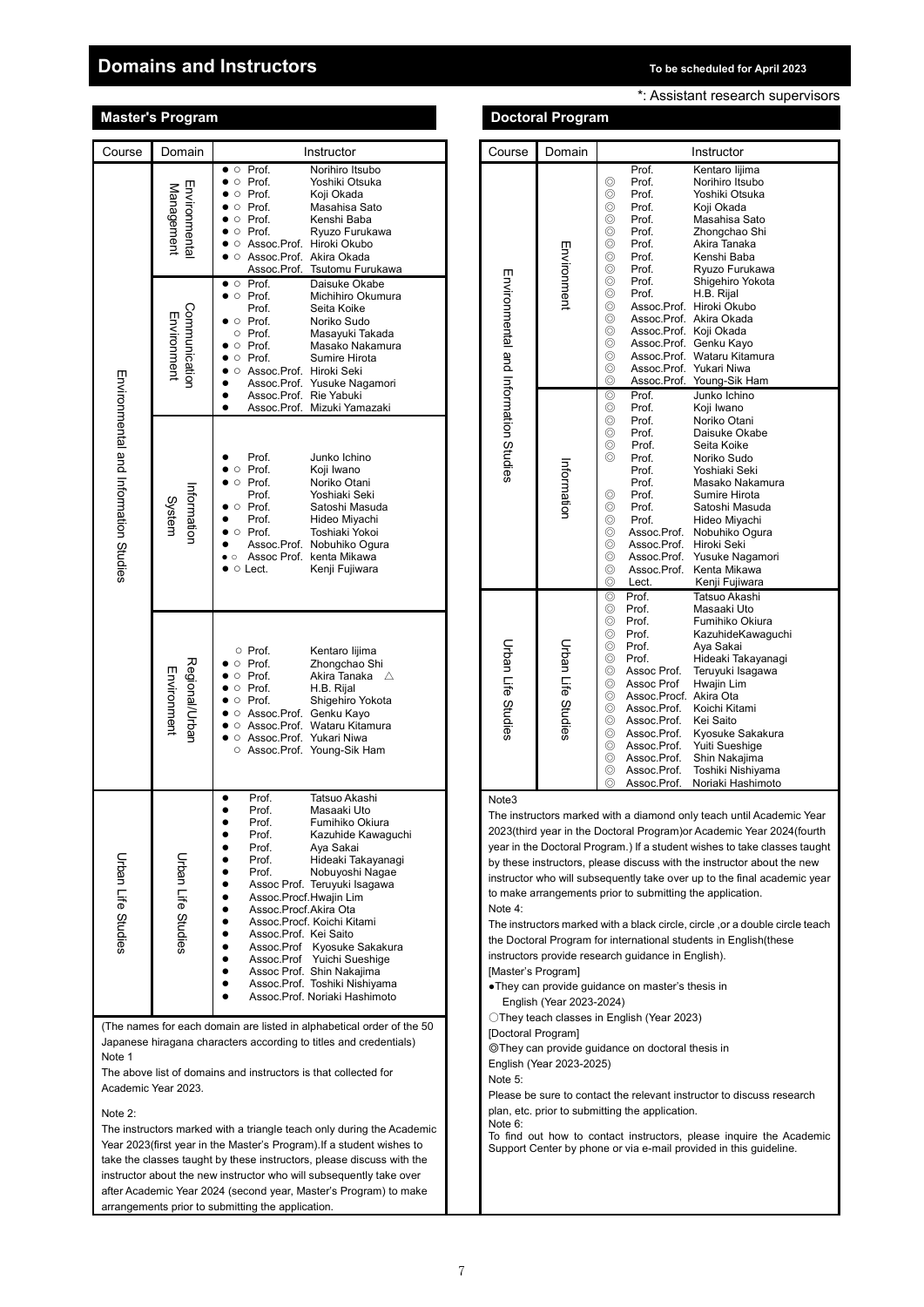| Graduate School                       | Maior                                 | Master's Program | Doctoral Program | *The quota includes the<br>candidates of the                  |
|---------------------------------------|---------------------------------------|------------------|------------------|---------------------------------------------------------------|
|                                       | Environmental and Information Studies | 20               |                  | examination for<br>recommended candidates                     |
| Environmental and Information Studies | Urban Life Studies                    |                  |                  | (Schedule A) and general<br>examination (Schedule B<br>and C) |

## **2. The Outline of Entrance Examinations**

### **Admission in February, you will take a written test in person and the interview will be conducted online.**

| Schedule name          | Round A (May)                                                                        |                                                                                                                                                                                              |  |
|------------------------|--------------------------------------------------------------------------------------|----------------------------------------------------------------------------------------------------------------------------------------------------------------------------------------------|--|
|                        |                                                                                      | Candidates who received the recommendations from both of the following are selected based on<br>the overall performance of the screening of application documents and interview examination. |  |
| Special Screening      | . The president of the university or graduate school to which the applicant belongs. |                                                                                                                                                                                              |  |
| for the overseas       | . The chief professor of the department to which the applicant belongs.              |                                                                                                                                                                                              |  |
| partner Institutions   | Master's Program (Environmental and Information Studies Course Only)                 |                                                                                                                                                                                              |  |
|                        | (1) Document screening (2) interview examination                                     |                                                                                                                                                                                              |  |
|                        | Doctoral Program<br>(1) Document screening (2) interview examination                 |                                                                                                                                                                                              |  |
| Application period     | Monday, May 2 to Thursday, May 5, 2022                                               |                                                                                                                                                                                              |  |
| Examination dates      | Wednesday, May 11                                                                    |                                                                                                                                                                                              |  |
| Notification of result | 10:00 a.m., Monday, May 23                                                           |                                                                                                                                                                                              |  |
| Enrollment deadline    | Must be postmarked by Friday, June 10                                                |                                                                                                                                                                                              |  |
|                        | Please note that examination centers vary by courses.                                |                                                                                                                                                                                              |  |
|                        | *Check the map of each campus on page 5.                                             |                                                                                                                                                                                              |  |
|                        |                                                                                      |                                                                                                                                                                                              |  |
| Examination center     | Course                                                                               | Location                                                                                                                                                                                     |  |
|                        | <b>Environmental and Information Studies</b>                                         | Yokohama Campus                                                                                                                                                                              |  |
|                        | <b>Urban Life Studies</b><br>Setagaya Campus                                         |                                                                                                                                                                                              |  |

\*1 Different in instructions may be given to applying from outside Japan

\*2 The test may be administered via the Web.

The following two items are required. If the university judges that it is difficult to hold the test on campus, the test may be held via the Web after receiving separate instructions. In preparation for such instructions, please make sure that you have the following two things ready in advance.

(1) Possess a computer and prepare an Internet environment that allows you to send and receive video and audio data on the date and time you will be taking the test, as well as a quiet environment and equipment (web camera, earphones, microphone, etc.) for answering the test and conducting the interview.

※The schedule for the entrance exam is based on Japan time.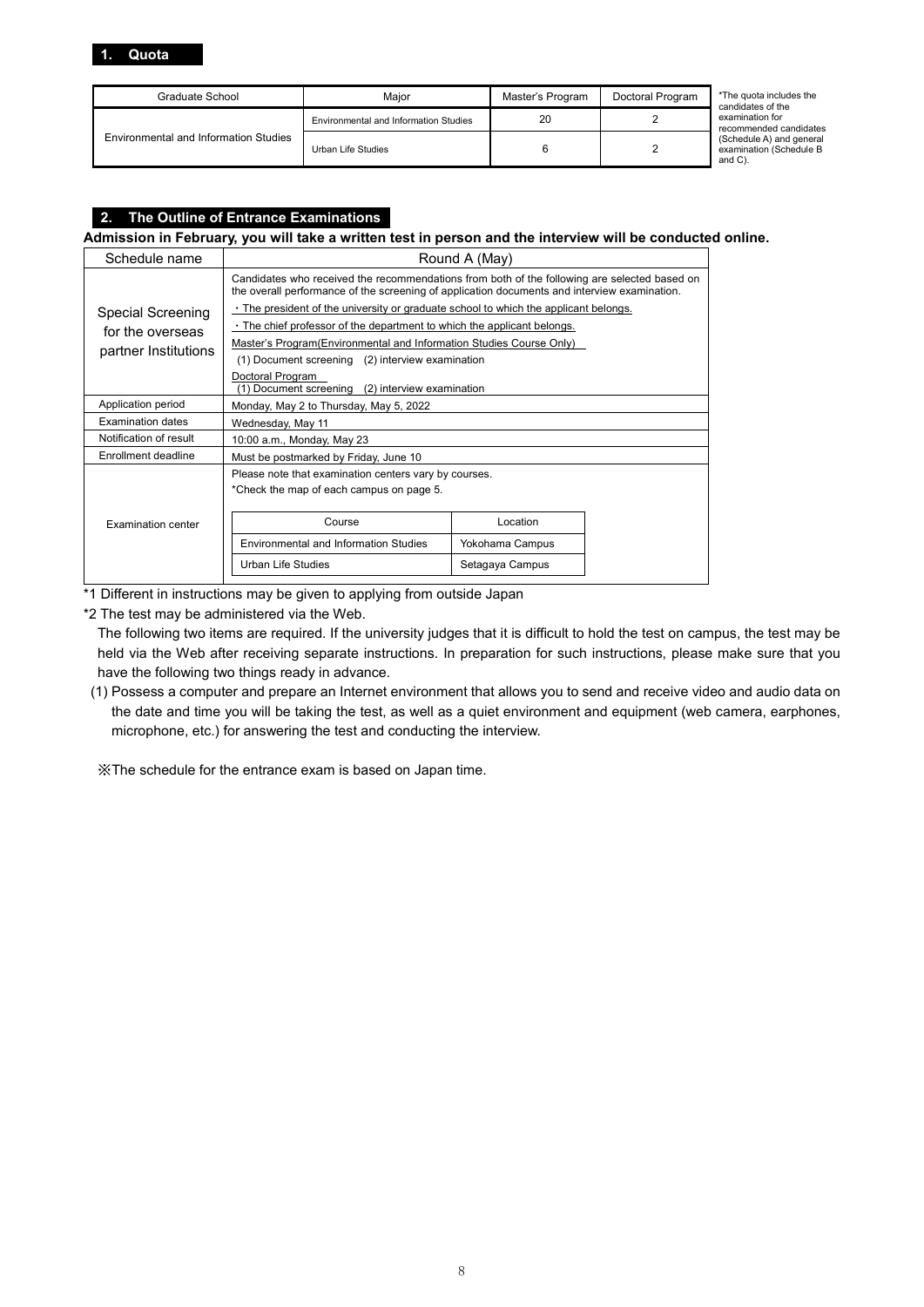# Eligibility and screening method (Recommendation of overseas partner schools)

| Examination<br>types | Special Screening for the overseas partner institutions                                                                                                                                                                                                                                                                                                                                                                                                                                                                                                                                                                                                                                                                                                                                                                                                                                                                                                                                                                                                                                                                                                                                                                                                                                                                                                                                                                                                                                                                                                                                                                                                                                                                                                                                                                                                                                                                                                                                                                                                                                                                                                                                                                                                                                                                                                                                                                                                                                                                                                                                                                                                                                                                                                                                                                                                                                                                                                                                                                                                   |                                |                                      | Master's Program                                                                                                          | Doctoral Program                                    |  |  |
|----------------------|-----------------------------------------------------------------------------------------------------------------------------------------------------------------------------------------------------------------------------------------------------------------------------------------------------------------------------------------------------------------------------------------------------------------------------------------------------------------------------------------------------------------------------------------------------------------------------------------------------------------------------------------------------------------------------------------------------------------------------------------------------------------------------------------------------------------------------------------------------------------------------------------------------------------------------------------------------------------------------------------------------------------------------------------------------------------------------------------------------------------------------------------------------------------------------------------------------------------------------------------------------------------------------------------------------------------------------------------------------------------------------------------------------------------------------------------------------------------------------------------------------------------------------------------------------------------------------------------------------------------------------------------------------------------------------------------------------------------------------------------------------------------------------------------------------------------------------------------------------------------------------------------------------------------------------------------------------------------------------------------------------------------------------------------------------------------------------------------------------------------------------------------------------------------------------------------------------------------------------------------------------------------------------------------------------------------------------------------------------------------------------------------------------------------------------------------------------------------------------------------------------------------------------------------------------------------------------------------------------------------------------------------------------------------------------------------------------------------------------------------------------------------------------------------------------------------------------------------------------------------------------------------------------------------------------------------------------------------------------------------------------------------------------------------------------------|--------------------------------|--------------------------------------|---------------------------------------------------------------------------------------------------------------------------|-----------------------------------------------------|--|--|
| Outline of           | Candidates who received the recommendations from both of the following<br>are selected based on the overall performance of the screening of<br>application documents and interview examination.                                                                                                                                                                                                                                                                                                                                                                                                                                                                                                                                                                                                                                                                                                                                                                                                                                                                                                                                                                                                                                                                                                                                                                                                                                                                                                                                                                                                                                                                                                                                                                                                                                                                                                                                                                                                                                                                                                                                                                                                                                                                                                                                                                                                                                                                                                                                                                                                                                                                                                                                                                                                                                                                                                                                                                                                                                                           |                                |                                      | (1) Document screening<br>(2) interview examination                                                                       | (1) Document screening<br>(2) interview examination |  |  |
| examinations         |                                                                                                                                                                                                                                                                                                                                                                                                                                                                                                                                                                                                                                                                                                                                                                                                                                                                                                                                                                                                                                                                                                                                                                                                                                                                                                                                                                                                                                                                                                                                                                                                                                                                                                                                                                                                                                                                                                                                                                                                                                                                                                                                                                                                                                                                                                                                                                                                                                                                                                                                                                                                                                                                                                                                                                                                                                                                                                                                                                                                                                                           |                                |                                      |                                                                                                                           |                                                     |  |  |
| Eligibility          | . The president of the university or graduate school to which the applicant belongs.<br>· The chief professor of the department to which the applicant belongs.<br>Master's Program<br>Applicants from overseas partner universities who meet any of the following criteria<br>(1) Applicants who have already graduated from a university (including those who are expected to graduate by the end of March 2023).<br>(2) Applicants who have been granted a bachelor's degree by the National Institution for Academic Degrees and Quality Enhancement.<br>(3) Applicants who have completed 16 years of academic schooling outside of Japan (including those who are expected to complete by<br>the end of March 2023).<br>(4) Applicants who have completed 16 years of international correspondence courses in Japan<br>(5) Applicants who have completed the courses by a school outside of Japan, which are specified as equivalent to university education<br>by the government<br>(6) Applicants who have been granted a degree equivalent to a bachelor's degree by completing a course of at least three years of study<br>at a foreign university (the evaluation must be made by an institution who has been accredited by the government or relevant<br>organization of the foreign country with respect to the overall status of its education and research activities, etc., or be designated<br>separately by the Minister of Education, Culture, Sports, Science and Technology as equivalent to such evaluation).<br>(7) Applicants who have completed more than four years of a specialist course at a vocational school, which meets the criteria specified<br>by the Minister of Education, Culture, Sports, Science and Technology, and designated separately by the Minister of Education, Culture,<br>Sports, Science and Technology after the date specified by the Minister of Education, Culture, Sports, Science and Technology.<br>(8) Applicants who have been appointed by the Minister of Education, Culture, Sports, Science and Technology.<br>(9) Applicants who have been recognized to have abilities equivalent to those who have completed university by the Graduate School.<br>If you wish to apply under the qualifications (6) or (9), please contact us at least 30 days prior to the start of the application period to<br>determine whether or not you are eligible to apply.<br>Doctoral Program<br>Applicants from overseas partner universities who meet any of the following criteria.<br>(1) Applicants who hold a master's degree or professional degree (including those who are expected to acquire the degree by the end of<br>March 31 2023).<br>(2) Applicants who have been granted a master's degree or a degree equivalent to a professional degree outside of Japan (including<br>those who are expected to acquire the degree by the end of March 2023).<br>(3) Applicants who have been granted a degree or a degree equivalent to a professional degree by taking correspondence courses |                                |                                      |                                                                                                                           |                                                     |  |  |
|                      | (4) Applicants who have been granted a master's degree or a degree equivalent to a professional degree by taking correspondence<br>(5) Applicants who have completed the courses of the United Nations University and have been granted a degree equivalent to a master's                                                                                                                                                                                                                                                                                                                                                                                                                                                                                                                                                                                                                                                                                                                                                                                                                                                                                                                                                                                                                                                                                                                                                                                                                                                                                                                                                                                                                                                                                                                                                                                                                                                                                                                                                                                                                                                                                                                                                                                                                                                                                                                                                                                                                                                                                                                                                                                                                                                                                                                                                                                                                                                                                                                                                                                 |                                |                                      | courses provided by a school outside of Japan in Japan and specified as equivalent to a graduate school outside of Japan. |                                                     |  |  |
|                      | degree.<br>(6) Applicants who have been appointed by the Minister of Education, Culture, Sports, Science and Technology.                                                                                                                                                                                                                                                                                                                                                                                                                                                                                                                                                                                                                                                                                                                                                                                                                                                                                                                                                                                                                                                                                                                                                                                                                                                                                                                                                                                                                                                                                                                                                                                                                                                                                                                                                                                                                                                                                                                                                                                                                                                                                                                                                                                                                                                                                                                                                                                                                                                                                                                                                                                                                                                                                                                                                                                                                                                                                                                                  |                                |                                      |                                                                                                                           |                                                     |  |  |
|                      | (7) Applicants who have been recognized to have abilities equivalent to those who have completed a master's degree or professional<br>degree by the Graduate School.                                                                                                                                                                                                                                                                                                                                                                                                                                                                                                                                                                                                                                                                                                                                                                                                                                                                                                                                                                                                                                                                                                                                                                                                                                                                                                                                                                                                                                                                                                                                                                                                                                                                                                                                                                                                                                                                                                                                                                                                                                                                                                                                                                                                                                                                                                                                                                                                                                                                                                                                                                                                                                                                                                                                                                                                                                                                                      |                                |                                      |                                                                                                                           |                                                     |  |  |
|                      | If you wish to apply under the qualifications (7), please contact us at least 30 days prior to the start of the application period to determine<br>whether or not you are eligible to apply.                                                                                                                                                                                                                                                                                                                                                                                                                                                                                                                                                                                                                                                                                                                                                                                                                                                                                                                                                                                                                                                                                                                                                                                                                                                                                                                                                                                                                                                                                                                                                                                                                                                                                                                                                                                                                                                                                                                                                                                                                                                                                                                                                                                                                                                                                                                                                                                                                                                                                                                                                                                                                                                                                                                                                                                                                                                              |                                |                                      |                                                                                                                           |                                                     |  |  |
|                      | Master's Program                                                                                                                                                                                                                                                                                                                                                                                                                                                                                                                                                                                                                                                                                                                                                                                                                                                                                                                                                                                                                                                                                                                                                                                                                                                                                                                                                                                                                                                                                                                                                                                                                                                                                                                                                                                                                                                                                                                                                                                                                                                                                                                                                                                                                                                                                                                                                                                                                                                                                                                                                                                                                                                                                                                                                                                                                                                                                                                                                                                                                                          |                                |                                      |                                                                                                                           |                                                     |  |  |
|                      |                                                                                                                                                                                                                                                                                                                                                                                                                                                                                                                                                                                                                                                                                                                                                                                                                                                                                                                                                                                                                                                                                                                                                                                                                                                                                                                                                                                                                                                                                                                                                                                                                                                                                                                                                                                                                                                                                                                                                                                                                                                                                                                                                                                                                                                                                                                                                                                                                                                                                                                                                                                                                                                                                                                                                                                                                                                                                                                                                                                                                                                           | Time                           |                                      | Subject                                                                                                                   |                                                     |  |  |
|                      | Wednesday, May 11                                                                                                                                                                                                                                                                                                                                                                                                                                                                                                                                                                                                                                                                                                                                                                                                                                                                                                                                                                                                                                                                                                                                                                                                                                                                                                                                                                                                                                                                                                                                                                                                                                                                                                                                                                                                                                                                                                                                                                                                                                                                                                                                                                                                                                                                                                                                                                                                                                                                                                                                                                                                                                                                                                                                                                                                                                                                                                                                                                                                                                         | From 1:00 p.m.<br>(Japan time) |                                      | Interview including oral examination based on research plan.<br>(about 20 to 30 minutes per person)                       |                                                     |  |  |
| Screening<br>method  | Doctoral Program                                                                                                                                                                                                                                                                                                                                                                                                                                                                                                                                                                                                                                                                                                                                                                                                                                                                                                                                                                                                                                                                                                                                                                                                                                                                                                                                                                                                                                                                                                                                                                                                                                                                                                                                                                                                                                                                                                                                                                                                                                                                                                                                                                                                                                                                                                                                                                                                                                                                                                                                                                                                                                                                                                                                                                                                                                                                                                                                                                                                                                          |                                |                                      |                                                                                                                           |                                                     |  |  |
|                      |                                                                                                                                                                                                                                                                                                                                                                                                                                                                                                                                                                                                                                                                                                                                                                                                                                                                                                                                                                                                                                                                                                                                                                                                                                                                                                                                                                                                                                                                                                                                                                                                                                                                                                                                                                                                                                                                                                                                                                                                                                                                                                                                                                                                                                                                                                                                                                                                                                                                                                                                                                                                                                                                                                                                                                                                                                                                                                                                                                                                                                                           | Time                           |                                      | Subject                                                                                                                   |                                                     |  |  |
|                      | Wednesday, May 11                                                                                                                                                                                                                                                                                                                                                                                                                                                                                                                                                                                                                                                                                                                                                                                                                                                                                                                                                                                                                                                                                                                                                                                                                                                                                                                                                                                                                                                                                                                                                                                                                                                                                                                                                                                                                                                                                                                                                                                                                                                                                                                                                                                                                                                                                                                                                                                                                                                                                                                                                                                                                                                                                                                                                                                                                                                                                                                                                                                                                                         | From 1:00 p.m.<br>(Japan time) | proficiency) based on research plan. | Interview including oral examination (including the verification of English<br>(about 20 to 30 minutes per person)        |                                                     |  |  |
|                      | ※Examination time may be changed for applicants applying from outside Japan<br>X The schedule for the entrance exam is based on Japan time.                                                                                                                                                                                                                                                                                                                                                                                                                                                                                                                                                                                                                                                                                                                                                                                                                                                                                                                                                                                                                                                                                                                                                                                                                                                                                                                                                                                                                                                                                                                                                                                                                                                                                                                                                                                                                                                                                                                                                                                                                                                                                                                                                                                                                                                                                                                                                                                                                                                                                                                                                                                                                                                                                                                                                                                                                                                                                                               |                                |                                      |                                                                                                                           |                                                     |  |  |

※Tuition fee reduction and exemption may be available for graduates of overseas universities that have concluded exchange agreements with Tokyo City University. 75% or 50% of the annual tuition fee will be reduced or exempted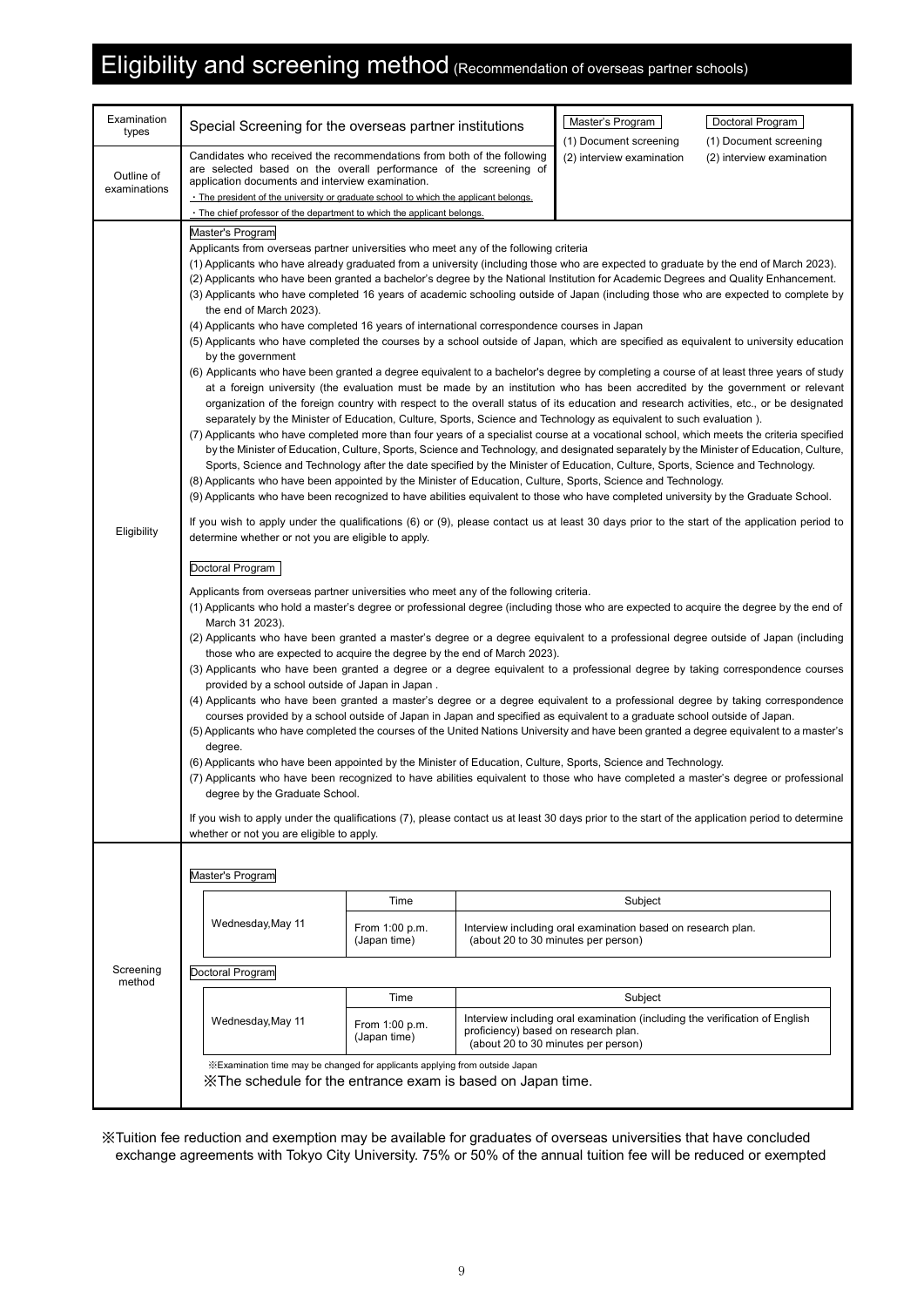# Qualification Screening

### **1. Validation of consent to the application and the screening of the qualification for enrollment**

**\*Refer to the "Domains and Instructors" provided on a separate list.**

### Master's Program

Applicants must consult with an academic supervisor for the course they are applying for prior to the submission of their application and get the permission for application from the academic supervisor by e-mail.

- ●If the instructor of the domain applied for is an assistant research supervisor (marked with \*) in the Domains and Instructors (page 5) in this document, the applicants need to obtain a validation stamp of consent to the application by the staff in the same domain as the application form (Form A) at the time of the application.
- ●If the instructor of the domain applied for only teaches in Academic Year 2022 (first year in the Master's Program), the applicants need to obtain a validation stamp of consent to the application form (Form A) by the staff who will teach after Academic Year 2023 (after the second year in the Master's Program). Please be sure to consult with the instructor of the domain applied for to make pre-arrangements prior to the submission of the application.

### Doctoral Program

Applicants shall consult with an instructor of the domain they are applying for prior to the submission of their application and receive a validation stamp of consent to the application by the instructor on an application form (Form A).

- ●If the instructor of the domain applied for is an assistant research supervisor (marked with \*) in the Domains and Instructors (page 5) in this document, the applicants need to obtain a validation stamp of consent to the application by the staff in the same domain as the application form (Form A) at the time of the application.
- ●If the instructor of the domain applied for only teaches for one year or two years (third year in the Doctoral Program and up to the fourth year in the Doctoral Program), the applicants need to obtain a validation stamp of consent to the application by the staff who will teach until the final year. Please be sure to consult with the instructor of the domain applying for to make pre-arrangements prior to the submission of the application.
- ●In addition to the validation stamp by the instructor, it is also necessary to assign the staff in the same domain listed in Domains and Instructors (page 5) in this document as an advisor in advance. The applicants also need to obtain a validation stamp from the advisor. Please consult with your prospective supervisor before applying. (Except for  $*$  mark)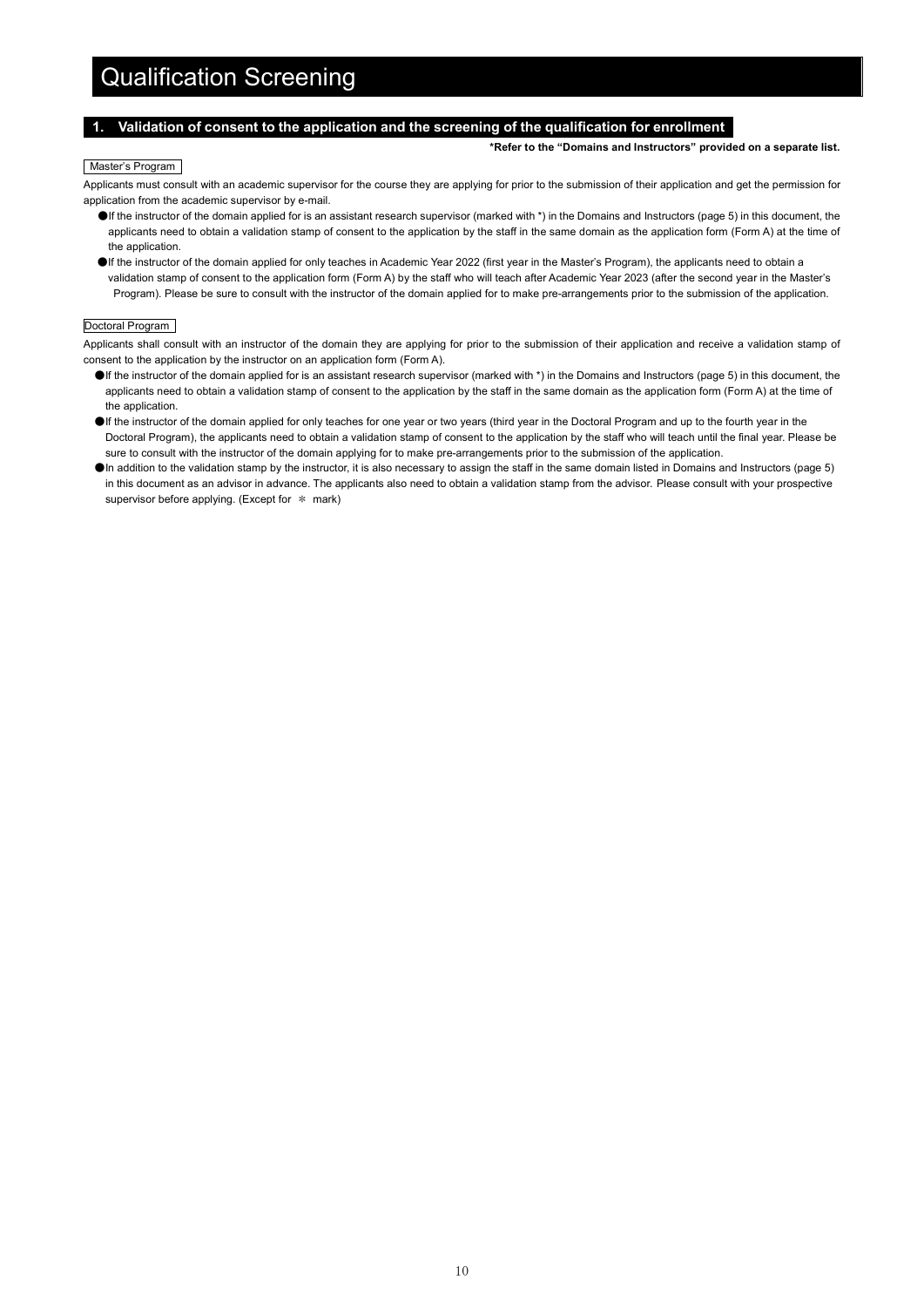# **Application procedures**

# **(examination fee and application documents (recommendation test))**

### 1.**Application Fee**

JPY 35,000 ―― Please pay the application fee using the application fee payment system.

<http://www.guide.52school.com/guidance/pay-tcu-g/>

- Note 1: To pay for the application fee, access the website on the right (http://www.quide.52school.com/quidance/pay-tcu-q/). Upon registration, visit your nearest convenience store (7-Eleven, Lawson, Family Mart, Mini stop,Daily YAMAZAKI Seicomart) or Pay-Easy (ATMs of Japan Post Bank and banks in Japan with a Pay-Easy sign). You may also pay with a credit card. An additional payment fee of JPY 990 will be required at the time of the payment of the application fee.
	- \*The application fee cannot be paid via the teller at bank institutions.
	- \*Please note that the application fee, once paid, shall not be refunded under any circumstances.
	- \*If the applicant's family member or acquaintance completes the application procedures on behalf of the applicant, the application documents must include information about the applicant.

### 2.**List of application documents**

Applicants must submit the documents marked with ● in the space provided under "Intended for" in the following table. Please be careful because the documents may differ depending on the programs and examination types.

### 【Special Screening for the overseas partner institutions】

|                | Intended for        |                     |                     |                                                                                  |                                                                                                                                                                                                                                                                                                                                                                                                                                                                                                           |
|----------------|---------------------|---------------------|---------------------|----------------------------------------------------------------------------------|-----------------------------------------------------------------------------------------------------------------------------------------------------------------------------------------------------------------------------------------------------------------------------------------------------------------------------------------------------------------------------------------------------------------------------------------------------------------------------------------------------------|
|                | Master's<br>Program | Doctoral<br>Program | Prescribed<br>Forms | <b>Application Documents</b>                                                     | Notes                                                                                                                                                                                                                                                                                                                                                                                                                                                                                                     |
|                |                     |                     | Form A              | <b>Application Form</b>                                                          | Specify the name of the course applying for and get the permission for<br>application from the academic supervisor by e-mail.                                                                                                                                                                                                                                                                                                                                                                             |
| 1              |                     |                     |                     | Permission e-mail                                                                | Enclose a copy of the e-mail by which the permission for application is got<br>from the academic supervisor.                                                                                                                                                                                                                                                                                                                                                                                              |
|                |                     |                     |                     | <b>Application Fee</b>                                                           | JPY 35,000<br>Please pay the application fee using the application fee payment system,<br>and affix a receipt in the prescribed section on the Form B.                                                                                                                                                                                                                                                                                                                                                    |
| $\overline{2}$ |                     |                     | Form B              | Secondary Form<br>(Photograph Ticket)                                            | Affix a photograph taken within three months of submission of the<br>application. The photograph must be taken from the waist up, directly facing<br>the camera, and bareheaded. (width x height = $3 \times 4$ cm). Affix the<br>photograph in the prescribed section of Form B.                                                                                                                                                                                                                         |
| 3              |                     |                     | Form C              | Statement of purpose<br>and research plan                                        | Please discuss with an instructor of the domain you are applying for before<br>preparation.                                                                                                                                                                                                                                                                                                                                                                                                               |
| 4              |                     |                     |                     | Transcripts                                                                      | Applicants for the Master's Program<br>Applicant's transcripts from the last school graduated (or the applicant is<br>currently attending.)<br>Applicants for the Doctoral Program<br>Applicant's transcripts from the last graduate school graduated (or the<br>applicant is currently attending.)                                                                                                                                                                                                       |
| 5              |                     |                     |                     | <b>Graduation Certificate</b><br>or Certificate of<br><b>Expected Graduation</b> | Applicants for the Master's Program<br>Submit a graduation certificate (graduation and degree certificate) or a<br>certificate of expected graduation obtained from undergraduate studies of a<br>university.<br>Applicants for the Doctoral Program<br>Submit a completion certificate for a graduate school or Master's Program,<br>or a certificate of expected graduation.<br><for "notes="" for="" in="" international="" next="" refer="" section.="" students"="" students,="" the="" to=""></for> |
| 6              |                     |                     | Form E              | Letter of<br>Recommendation                                                      | When the applicants wish to apply under Special Screening for the overseas<br>partner Institutions submit the recommendation letter jointly named by<br>• The president of the university or graduate school to which the applicant<br>belongs.<br>. The chief professor of the department to which the applicant belongs.                                                                                                                                                                                |
| $\overline{7}$ |                     |                     | Form H              | Applicant Survey Form                                                            |                                                                                                                                                                                                                                                                                                                                                                                                                                                                                                           |
| 8              |                     |                     |                     |                                                                                  | Applicants must attach copies of the relevant pages (pages showing their<br>name, photograph, signature, etc.) of their passport or copies of both sides<br>of their residence card to confirm their nationality, resident status, etc.                                                                                                                                                                                                                                                                   |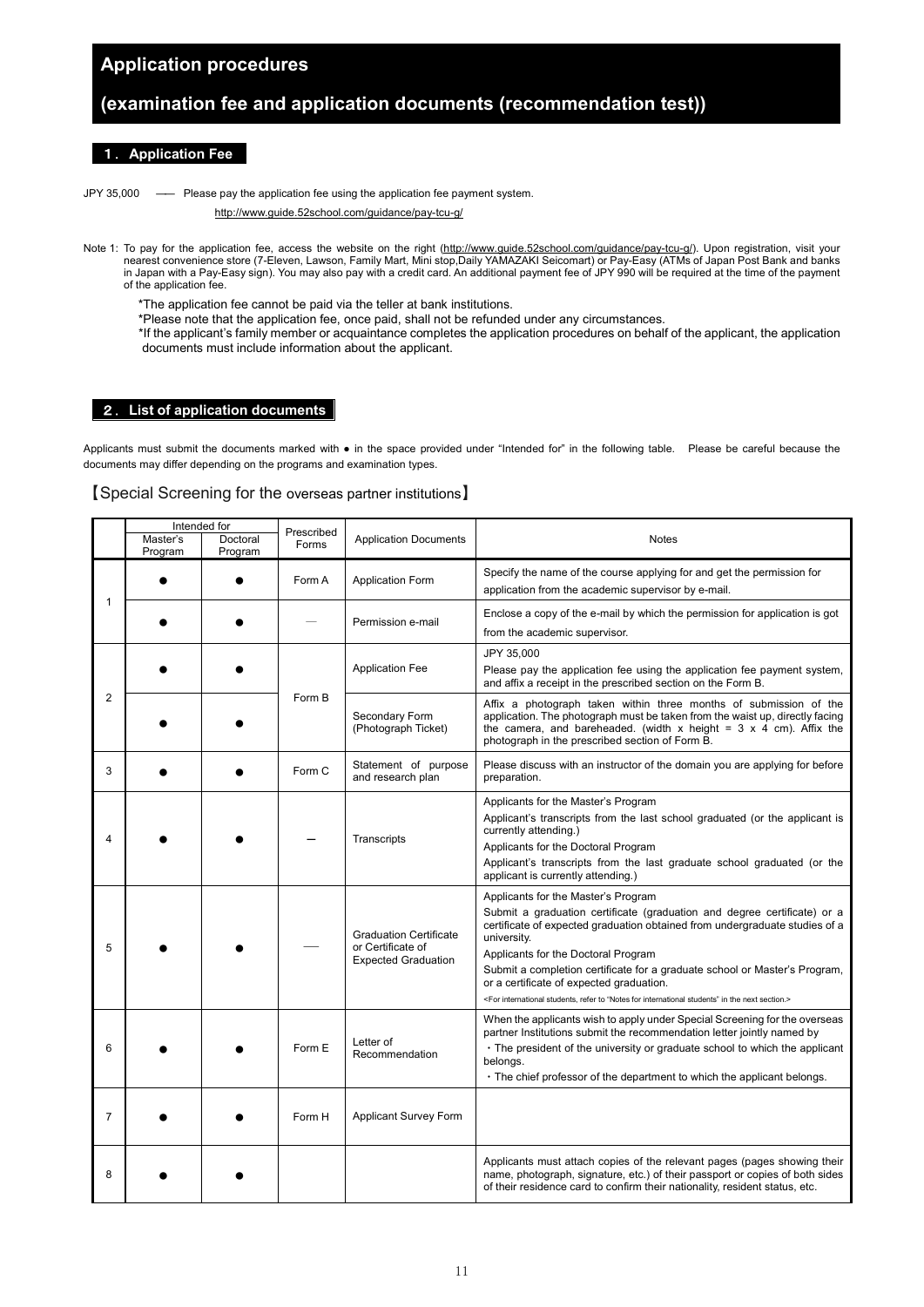### 3**. List of application documents Notes for international students**

| Application documents: 4 | Transcripts                                                         |
|--------------------------|---------------------------------------------------------------------|
| Application documents: 5 | Graduation Certificate/Certificate of<br><b>Expected Graduation</b> |

Please submit the original or a certified true copy (a copy certified by the school from which the applicant graduated [completed], an embassy, or other public institution that the copy was properly duplicated from the original). For Chinese applicants, please submit it as official documents.

∇ Please be sure to submit the documents in the applicants' native language.

- If the documents are in other languages than Japanese, English, and Chinese, please attach a translated document in Japanese or English. Please receive a certification for the translation at embassy or other public institutions.
- Please be sure to submit transcripts and a graduation (completion) certificate issued by the final school in the relevant country.
- ∇ Besides a graduation (completion) certificate, submit copies of diplomas if possible.
- ∇ If the name and date of birth shown on a certificate differ from the passport, provide proof that the applicant is the same person at the embassy or other public institutions.
- The certificates must be issued within three months from the date of the application. However, this shall not apply if there is only one original.

Note 1: Even if the applicants graduated from a university overseas and have part of the original of submission documents, the school will always check the original. In this case, please contact the Academic Support Center prior to the submission of the application.

Note 2: Once submitted, the documents will not be returned, in principle. However, students who wish to request the return of documents may ask beforehand. Note 3: If you have any questions, please contact the department you are interested in.

Note 4: Those who do not have a status of residence in Japan may delay your entry into Japan because of the necessity to apply for a new visa.

### 4**. General Test (General Selection (English))**

Amid calls for the internationalization of graduate school education today, the International Students Special Screening Program proactively accepts international students from around the world to teach classes in English and holds a series of discussions based on mutual understanding of different cultures for in-depth international exchanges on a daily basis. The aim of the program is to develop young leaders who are equipped with the mindset to succeed on a worldwide scale in terms of environmental and information studies. In the International Students Special Screening Program, students in the **Master's Program take classes and receive research guidance in English. Students in the Doctoral Program engage in specialized research while receiving research guidance in the relevant domain in English.** This program enables students to obtain a degree in each program by taking class subjects, exercises, special studies (only in the Master's Program) in English, as well as by engaging in special research in each domain in English (only in the Doctoral Program). Students also receive guidance on writing thesis in each domain.

For the class subjects offered in the graduate school, students can take classes and receive research guidance entirely in English if international students admitted to the Graduate School of Environmental and Information Studies wish to do so.

After admission to the graduate school, students must complete a poster presentation, research presentation, intermediate presentation and the presentation for master's thesis entirely in English.

(1) Dates for starting classes will be determined upon consultation between applicants who wish to take the class and staff teaching class subjects. (2) In principle, literature research, exercise and special research in English are provided within class hours.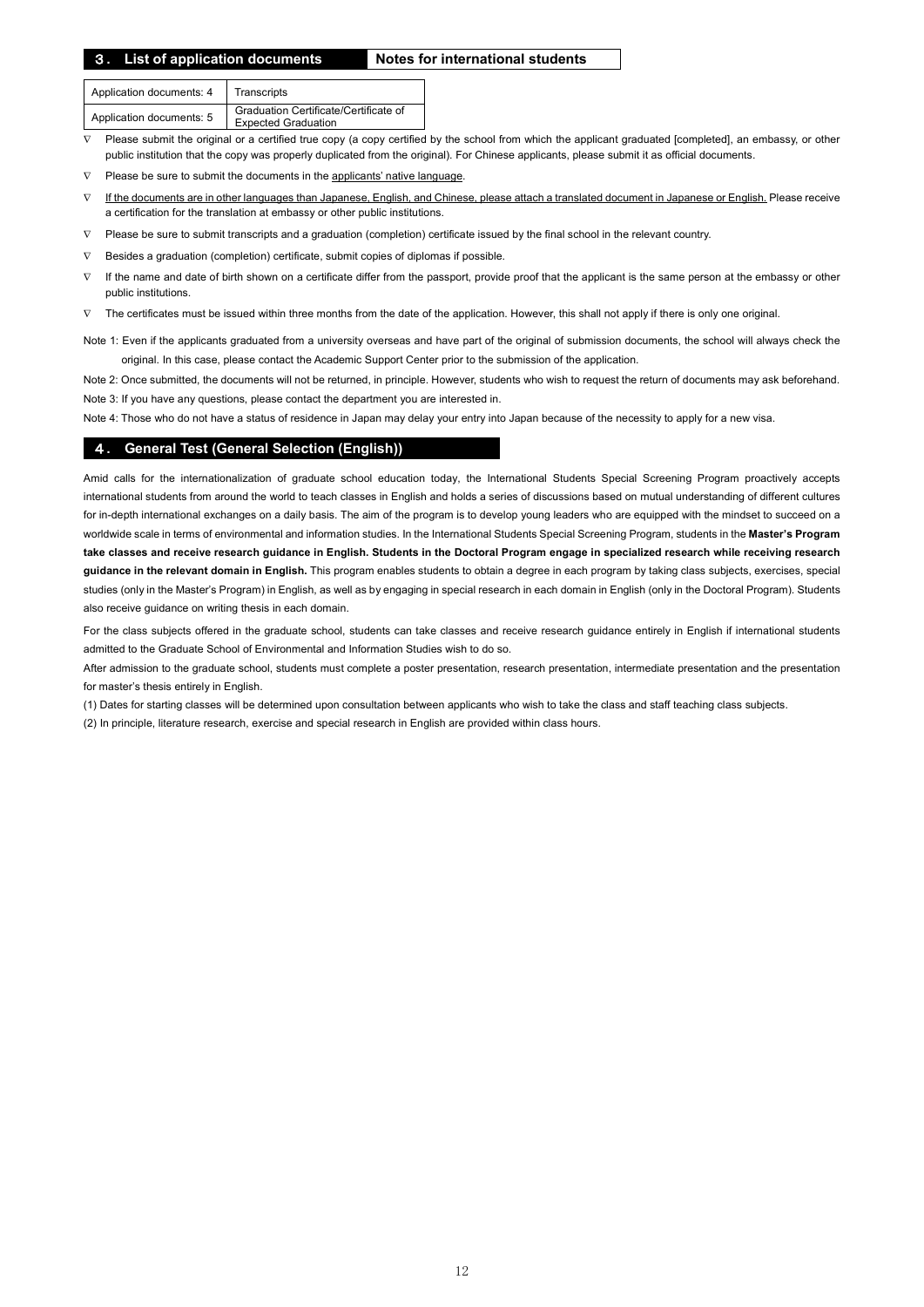# **Application period Screening date**

|           | Rounrd A(May)                                                                                                                             |  |  |  |  |
|-----------|-------------------------------------------------------------------------------------------------------------------------------------------|--|--|--|--|
|           | $\nabla$ Application period (Must be postmarked by the last day)                                                                          |  |  |  |  |
|           | Monday, May 2 to Thursday May 5, 2022                                                                                                     |  |  |  |  |
| By mail   | Send to: 3-3-1 Ushikubonishi, Tsuzuki, Yokohama, Kanagawa Prefecture 224-8551                                                             |  |  |  |  |
|           | Graduate School Entrance Examination, Tokyo City University Academic Support Center                                                       |  |  |  |  |
|           | * Please mail by simple registered mail or express mail.                                                                                  |  |  |  |  |
|           | $\nabla$ Application period(by E-Mail)                                                                                                    |  |  |  |  |
|           | Monday, May 2 to Thursday, May 5, 2022                                                                                                    |  |  |  |  |
|           | *Complete and send all the required documents (Word files) to the address below by E-Mail.                                                |  |  |  |  |
|           | *When applying please write [your name] and [the course you are applying for] in the subject line.                                        |  |  |  |  |
|           | *We also need your original application documents. When finishing the E-Mail Application please post them to us by the deadline as below. |  |  |  |  |
|           | ▽Application Materials Receipt Deadline                                                                                                   |  |  |  |  |
|           | Monday, May 9, 2022.                                                                                                                      |  |  |  |  |
|           | *Print out the required documents sent by E-Mail, affix a receipt on the Form B and send them to the address below.                       |  |  |  |  |
|           | *You must submit your documents both by E-Mail and physical mail. If either is missing your application may not be accepted.              |  |  |  |  |
| By E-mail | * Please mail by EMS (Express Mail Services), DHL, FedEx or other courier service.                                                        |  |  |  |  |
|           | <b>Environmental and Information Studies</b>                                                                                              |  |  |  |  |
|           | Send E-Mail to: yckyoumu@tcu.ac.jp                                                                                                        |  |  |  |  |
|           | Send application materials to: Tokyo City University, Yokohama Campus Academic Support Center                                             |  |  |  |  |
|           | 3-3-1 Ushikubonishi, Tsuzuki, Yokohama, Kanagawa Prefecture 224-8551                                                                      |  |  |  |  |
|           | <b>Urban Life Studies</b>                                                                                                                 |  |  |  |  |
|           | Send E-Mail to: tckyoumu@tcu.ac.jp                                                                                                        |  |  |  |  |
|           | Send application materials to: Tokyo City University, Todoroki Campus Academic Support Center                                             |  |  |  |  |
|           | 1-28-1 Tamazutsumi, Setagaya, Tokyo 158-8557                                                                                              |  |  |  |  |

After the application documents are submitted, the content of submitted documents cannot be changed or the return of submitted documents is not permitted. The refund of the application fee is not accepted. After submission, contact the Academic Support Center immediately if an examination ticket has not arrived. ※The schedule for the entrance exam is based on Japan time.

# 8.**Examination date, start time, and location**

| Graduate School     | Maior                                    | Date and time                                                                                                                                                         | Location        |
|---------------------|------------------------------------------|-----------------------------------------------------------------------------------------------------------------------------------------------------------------------|-----------------|
| Environmental and   | Environmental and<br>Information Studies | Graduate School Entrance Examination Admission in February, the<br>specialized exams and academic assessment will be done in person.<br>The interview is done online. | Yokohama Campus |
| Information Studies | Urban Life Studies                       | Round A<br>Wednesday, May 11                                                                                                                                          | Setagaya Campus |

Note 1: Please note that examination centers vary by courses.

\*Check the map of each campus on page 6.

Note 2: Please check the examination ticket and information display posted on the day of the examination to find information about a waiting room for applicants and assembly time.

Note 3: Although the submission of medical examination reports is not required at the time of the submission of the application, please contact the Academic Support Center prior to the submission if special consideration is required for taking the examination or schooling due to physical disabilities.

※The schedule for the entrance exam is based on Japan time.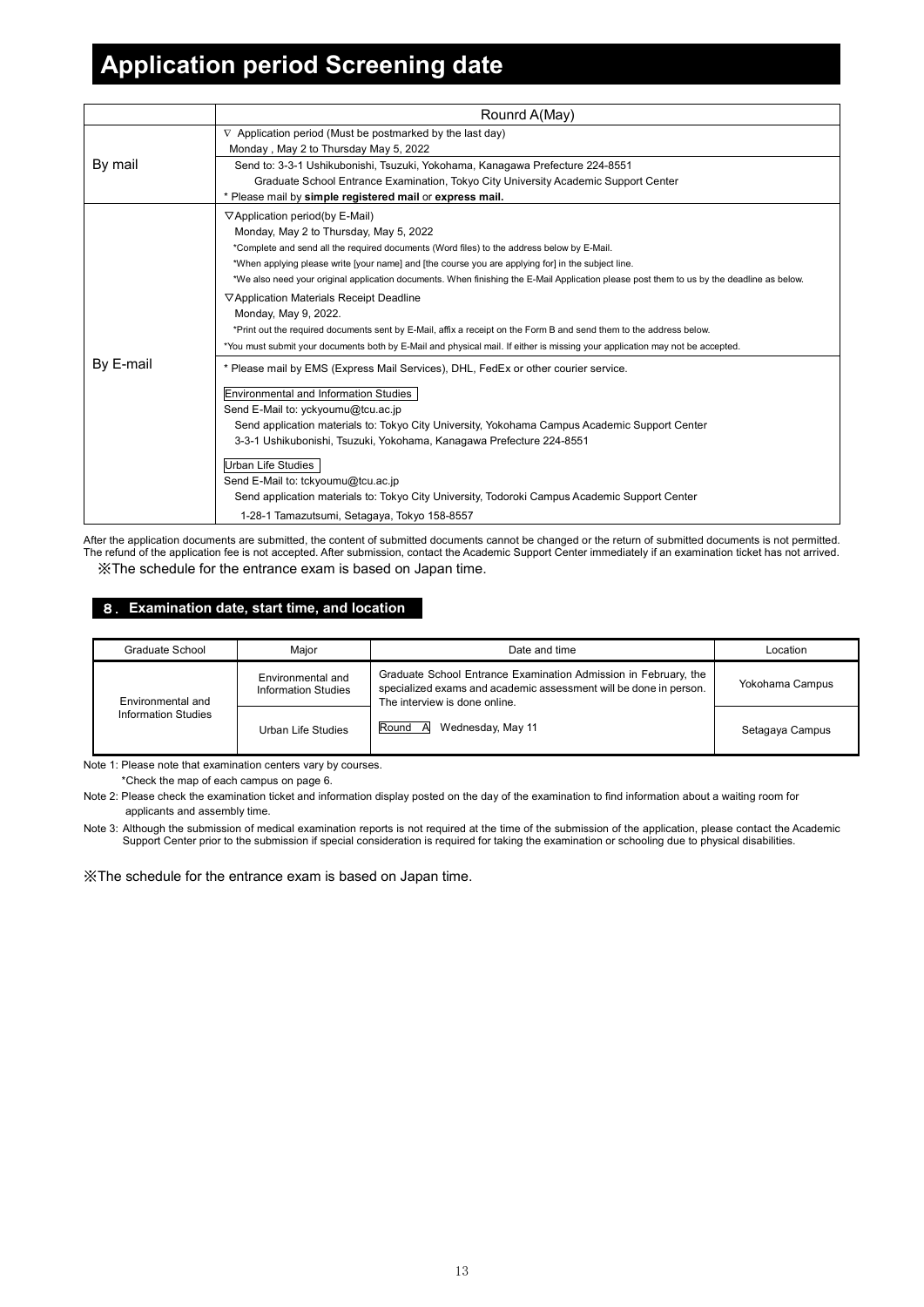### **1. Notification of result and Enrollment Procedure, etc.**

| Schedule name          | Round A                   |
|------------------------|---------------------------|
| Notification of result | 10:00 a.m. Monday, May 23 |
| Enrollment deadline    | Friday, June 10           |

The identification numbers of successful applicants will be posted on the Yokohama Campus and the Todoroki Campus. The acceptance letter and enrollment procedure documents will be sent to successful applicants by express mail.

※The schedule for the entrance exam is based on Japan time.

### **2. Enrollment procedures**

- (1) To enroll in the graduate school, successful applicants will must submit enrollment procedure documents and pay enrollment fees before the prescribed deadline.
- (2) The deadlines for enrollment procedure are shown in the table above. However, because of unavoidable circumstances, the payment deadline of enrollment fees except for the entrance fee shall be extended up to Thursday, March 10, 2023.
- (3) The submission of enrollment procedure documents and the payment of enrollment fees must be completed by mail and wire transfer. For details, please refer to the guidelines for enrollment procedure to graduate school, which is included with the letter of acceptance.
- (4) Please note that the tuition, once paid, shall not be refunded. However, the payment amount except for the entrance fee may be refunded after completion of the enrollment procedures. (Refer to "(7) The declination of enrollment" provided below.
- (5) About payment amount

Reference: The amount paid by the students admitted to the Graduate School of Environmental and Information Studies in Academic Year 2022

|                |                                    |                                            | 10111.50711       |  |  |
|----------------|------------------------------------|--------------------------------------------|-------------------|--|--|
| Category       | Total payment                      | For students wishing to pay in installment |                   |  |  |
| Payment amount | amount for<br>enrollment procedure | At the time of<br>enrollment procedure     | Before October 20 |  |  |
| Entrance fee   | 240.000                            | 240.000                                    |                   |  |  |
| Tuition        | 1,100,000                          | 550.000                                    | 550,000           |  |  |
| Total          | 1,340,000                          | 790,000                                    | 550,000           |  |  |

(a) Students who wish to pay their tuition in installments may pay at the time of the enrollment procedure and by October 20 of the following year. In addition, the tuition for the second year will be announced separately at the beginning of the relevant academic year.

 $(1 \text{lnit} \cdot 1)$ 

(c) Privately funded international students (with the resident status of Study Abroad, or those expected to obtain it) may be eligible for a reduction and exemption of tuition as special financial assistance. Students who wish to use the reduction and exemption of tuition must follow the prescribed procedure after enrollment. In addition, the reduction and exemption of tuition for the first year will be applied to the tuition for the second semester. Even if the students wish to use the reduction and exemption of tuition, please complete the enrollment procedure by paying the above amount in installments.

(6) Students enrolled under the Screening for working adults may be eligible for reduction and exemption of tuition. (See pages 11 and 16)

(7) The declination of enrollment

After completion of the enrollment procedures, the school will refund the tuition payment, except for the entrance fee, if students wish to decline enrollment for unavoidable reasons and they submit an enrollment declination request by 12:00 p.m., Saturday, March 27, 2023, in principle. For details, please refer to the guidelines for enrollment procedure to graduate school, which is included with the letter of acceptance.

### **3. Handling of personal information of applicants**

Personal information, including address and name, collected through procedure documents will be used by the university to contact, send handouts, and for statistical purposes. The university will not use personal information outside of these operations. The university also places strict controls on personal information.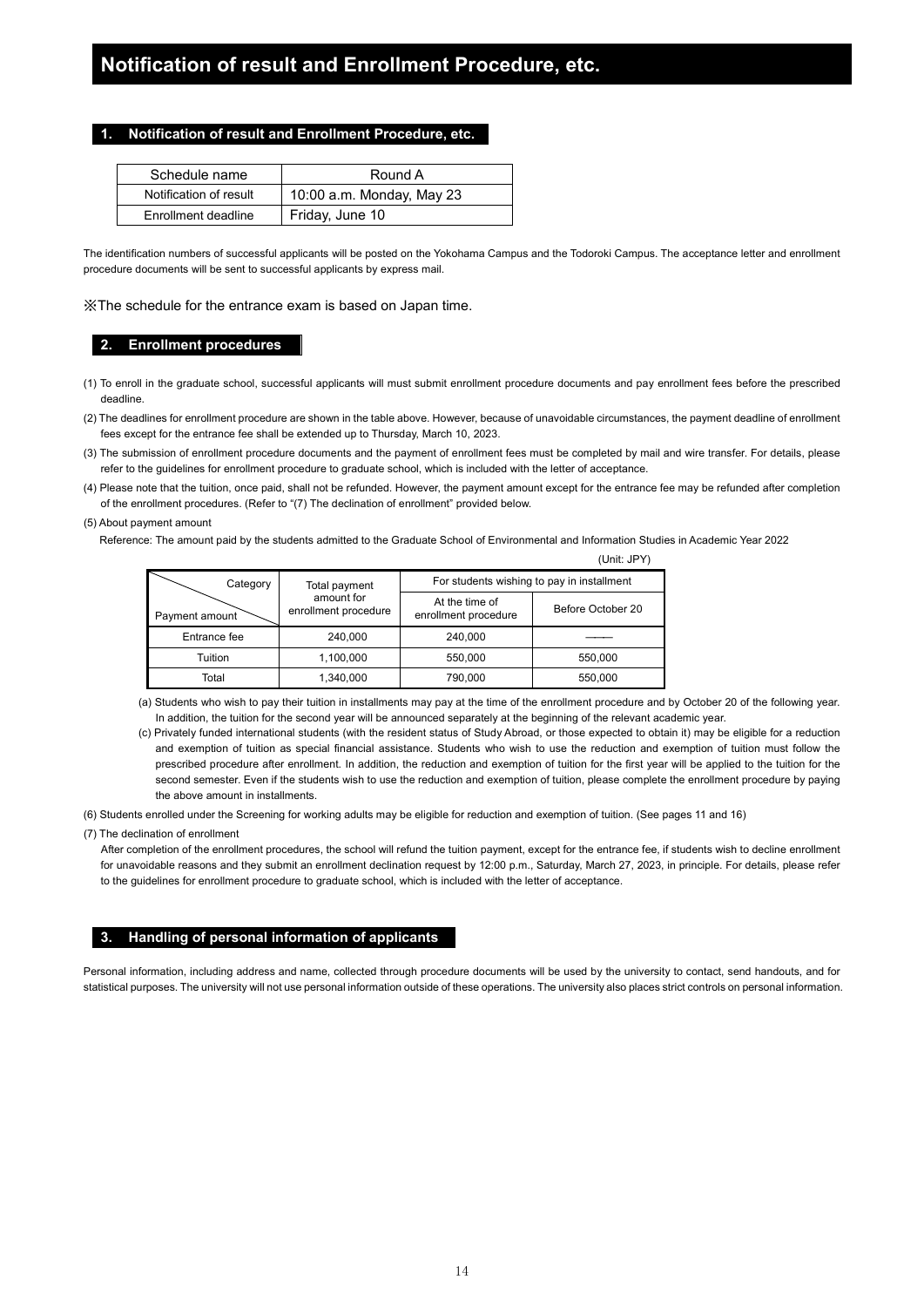### 4. Courses after enrollment

### Master's Program

To complete the Master's Program of the Graduate School of Environmental and Information Studies, students are required study for a minimum of two years in the graduate school and acquire 30 credits. In addition, they must pass the screening for the doctoral thesis and exam provided by the graduate school after receiving the necessary research guidance. The breakdown of the number of required credits (30 credits) is shown on the right. Additionally, the Literature Research/Exercise, and Special Research are taught outside the class hours under the guidance of research supervisors.

### Doctoral Program

To complete the Doctoral Program of the Graduate School of Environmental and Information Studies, students are required study for a minimum of three years in the graduate school and pass the screening for the master's thesis and exam provided by the graduate school after receiving the necessary research guidance. The breakdown of the number of required credits (24 credits) from compulsory subjects (research guidance) is shown on the right.

| Literature Research/ Exercise | 4 credits          |
|-------------------------------|--------------------|
| Special Research              | 6 credits          |
| Subtotal                      | 10 credits         |
| Class subjects                | 20 credits or more |
| Total                         | 30 credits or more |

| Lecture and Investigation | 4 credits  |
|---------------------------|------------|
| Research                  | 20 credits |
| Total                     | 24 credits |

### Principal Schedule

| First year in the Master's Program |                                                                                 |                   | Third year in the Doctoral Program                 |
|------------------------------------|---------------------------------------------------------------------------------|-------------------|----------------------------------------------------|
| Mid-April                          | Deadline for the submission of course registration<br>(first semester/all year) | Mid-April         | Submission of a confir<br>structure for thesis. De |
| Mid-July                           | Graduate School Research Presentation in English<br>(July)                      | Mid-July          | Graduate School Res<br>(July)                      |
| Late September                     | Guidance for the tentative submission of primary<br>theme for thesis            | Late<br>September | Tentative submission<br>thesis                     |
| Early October                      | Tentative submission of primary theme for thesis                                | Early<br>December | Graduate School Res<br>(December)                  |
| Early October                      | Deadline for the submission of course registration<br>(second semester)         |                   |                                                    |
| Early December                     | Graduate School Research Presentation in English<br>(December)                  |                   | Fourth year in the Doctoral Program                |

| ster's Program                                                                  |                   | Third year in the Doctoral Program                                                                            |
|---------------------------------------------------------------------------------|-------------------|---------------------------------------------------------------------------------------------------------------|
| Deadline for the submission of course registration<br>(first semester/all year) | Mid-April         | Submission of a confirmation letter for the quidance<br>structure for thesis. Determination of research plan. |
| Graduate School Research Presentation in English<br>(July)                      | Mid-July          | Graduate School Research Presentation in English<br>(July)                                                    |
| Guidance for the tentative submission of primary<br>theme for thesis            | Late<br>September | Tentative submission of primary theme for doctoral<br>thesis                                                  |
| Tentative submission of primary theme for thesis                                | Early<br>December | Graduate School Research Presentation in English<br>(December)                                                |
|                                                                                 |                   |                                                                                                               |

| Fourth year in the Doctoral Program                               |                     |  |  |  |
|-------------------------------------------------------------------|---------------------|--|--|--|
| Mid-April                                                         | Poster presentation |  |  |  |
| Intermediate presentation (First session)<br><b>Early October</b> |                     |  |  |  |

| Mid-April     | Deadline for the submission of course registration<br>(first semester/all year)      | Fifth year in the Doctoral Program |                                                                                      |  |
|---------------|--------------------------------------------------------------------------------------|------------------------------------|--------------------------------------------------------------------------------------|--|
| Late April    | Deadline for the submission of primary theme, etc.<br>for thesis                     | Late April                         | Deadline for the submission of primary theme, etc.<br>for thesis                     |  |
| Early October | Intermediate presentation                                                            | Late May                           | Intermediate presentation (Second session)                                           |  |
| Early October | Deadline for the submission of course registration<br>(second semester)              | Late<br>November                   | Deadline for the submission of thesis                                                |  |
| Late January  | Deadline for the submission of degree request<br>form and thesis, etc.               | January                            | Presentation of doctoral thesis                                                      |  |
| Mid-February  | Master's thesis presentation                                                         | Late January                       | Deadline for the submission of degree request form<br>and thesis, etc.               |  |
| Early March   | Announcement of certified students for the<br>conferment of degree (master's degree) | Early March                        | Announcement of certified students for the<br>conferment of degree (Doctoral degree) |  |
| Mid-March     | Degree conferment ceremony                                                           | Mid-March                          | Degree conferment ceremony                                                           |  |

| Second year in the Master's Program |                                                                                      |                                    | Early October    | Intermediate presentation (First session)                                            |
|-------------------------------------|--------------------------------------------------------------------------------------|------------------------------------|------------------|--------------------------------------------------------------------------------------|
| April or May                        | Poster presentation                                                                  |                                    |                  |                                                                                      |
| Mid-April                           | Deadline for the submission of course registration<br>(first semester/all year)      | Fifth year in the Doctoral Program |                  |                                                                                      |
| Late April                          | Deadline for the submission of primary theme, etc.<br>for thesis                     |                                    | Late April       | Deadline for the submission of primary them<br>for thesis                            |
| Early October                       | Intermediate presentation                                                            |                                    | Late May         | Intermediate presentation (Second session)                                           |
| Early October                       | Deadline for the submission of course registration<br>(second semester)              |                                    | Late<br>November | Deadline for the submission of thesis                                                |
| Late January                        | Deadline for the submission of degree request<br>form and thesis, etc.               |                                    | January          | Presentation of doctoral thesis                                                      |
| Mid-February                        | Master's thesis presentation                                                         |                                    | Late January     | Deadline for the submission of degree reque<br>and thesis, etc.                      |
| Early March                         | Announcement of certified students for the<br>conferment of degree (master's degree) |                                    | Early March      | Announcement of certified students for the<br>conferment of degree (Doctoral degree) |
| Mid-March                           | Degree conferment ceremony                                                           |                                    | Mid-March        | Degree conferment ceremony                                                           |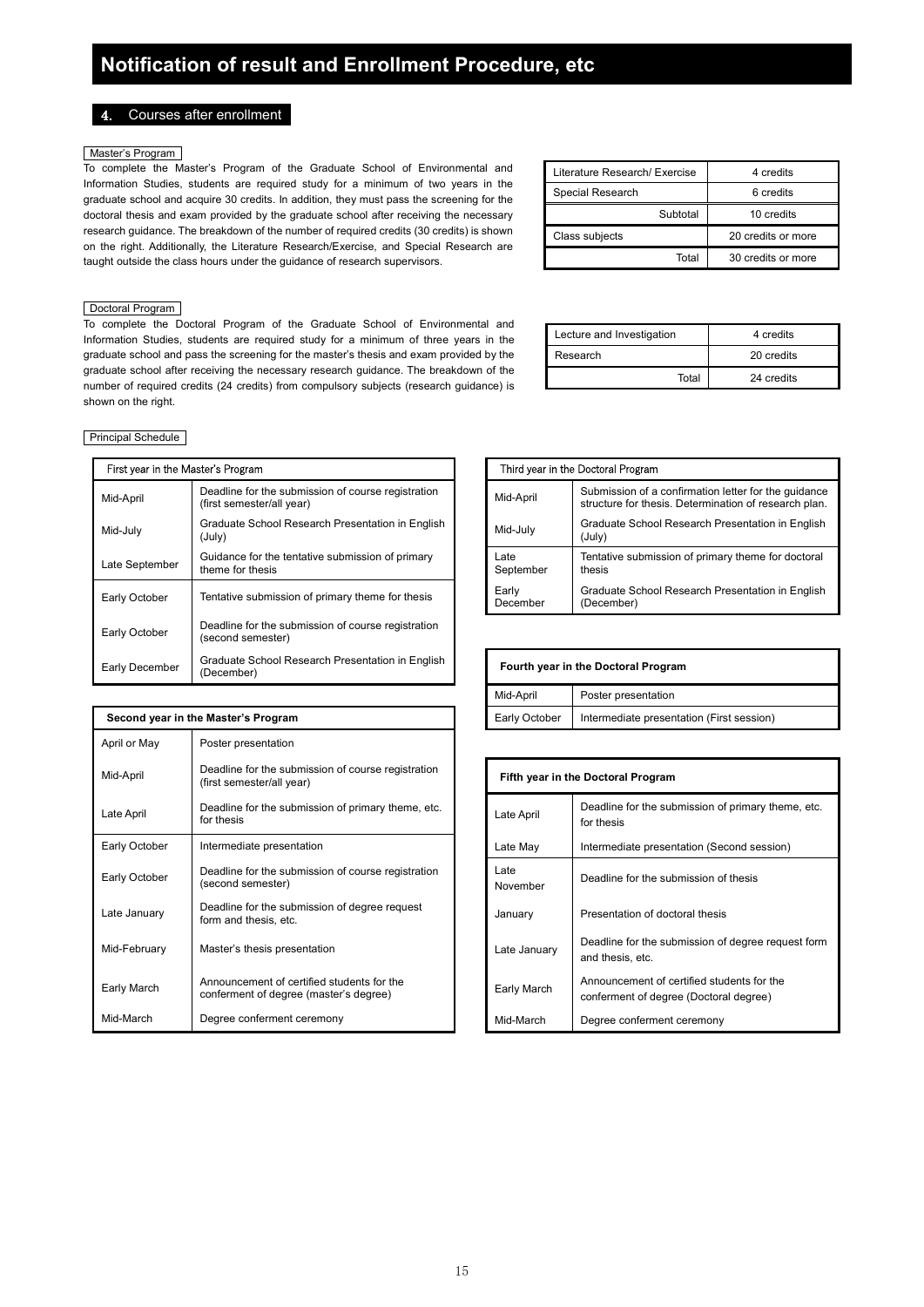### **5. Scholarship programs**

- The examination fee for all applicants who will graduate from Tokyo City University (those who are expected to graduate or complete in September 2021) is exempted from the entrance fee.
- For students in the Doctoral Program and Master's Program, the school offers scholarship programs that exempts students from paying tuition for students who demonstrate excellent academics and personalities (see (1) below). For the screening of these scholarship students, only students advanced internally and those who are specially recommended from four universities of science and technology in Tokyo are eligible for the screening. There are also grant-type scholarship programs from (2) to (3) shown in the tables below.
- A representative example of a scholarship loan is the scholarship by the Japan Student Services Organization, which are two types including the interestfree loan (Type One Scholarship) and the interest-bearing loan (Type Two Scholarship.) In addition, there is a program for students using the Type One Scholarship who especially demonstrate excellent academics, which exempts them from repaying their student loans (see (4) below).

(1) Scholarship for graduate school student (unique to TCU)

| Program          | School year    | Amount of reduction and exemption                    | Remarks                                                                                                       |  |
|------------------|----------------|------------------------------------------------------|---------------------------------------------------------------------------------------------------------------|--|
|                  | D <sub>5</sub> |                                                      |                                                                                                               |  |
| Doctoral Program | D4             |                                                      | Only for students advanced internally<br>and those who are specially<br>recommended from four universities of |  |
|                  | D <sub>3</sub> | Total amount of tuition or half amount of<br>tuition |                                                                                                               |  |
| Master's Program | M <sub>2</sub> |                                                      | science and technology in Tokyo.                                                                              |  |
|                  | M <sub>1</sub> |                                                      |                                                                                                               |  |

(2) The reduction and exemption of tuition for students who enrolled in the screening for working adults (unique to TCU)

| Program          | School year    | Amount of reduction and exemption | <b>Remarks</b>                                                                                                                          |
|------------------|----------------|-----------------------------------|-----------------------------------------------------------------------------------------------------------------------------------------|
| Doctoral Program | D5             | 90% of tuition                    | Only for students who enrolled in the<br>screening for working adults and wish<br>to receive the reduction and exemption<br>of tuition. |
|                  | D4             |                                   |                                                                                                                                         |
|                  | D3             |                                   |                                                                                                                                         |
| Master's Program | M <sub>2</sub> | 50% of tuition                    |                                                                                                                                         |
|                  | M <sub>1</sub> |                                   |                                                                                                                                         |

(3)Tuition Reduction and Exemption for Privately Financed International Students (Unique to TCU)

| Eligibility                                                                                                                                                                                                                                                                                                            | Amount of reduction<br>and exemption | Remarks                                                                                                                                                              |
|------------------------------------------------------------------------------------------------------------------------------------------------------------------------------------------------------------------------------------------------------------------------------------------------------------------------|--------------------------------------|----------------------------------------------------------------------------------------------------------------------------------------------------------------------|
| Those who meet all of the following requirements<br>(a) Have graduated from an overseas university with which the university has an<br>exchange agreement.<br>(b) Those who have a final GPA of 3.0 or higher at the partner university.<br>(c) Those who are enrolled in the graduate school of the university.       | 75% of tuition                       | The university's Tuition Reduction<br>and Exemption Committee for<br>Privately Financed International<br>Students selects the students and<br>the president decides. |
| Those who meet all of the following requirements<br>(a) Have graduated from an overseas university with which the university has an<br>exchange agreement.<br>(b) Those who have a final GPA of between 2.5 and 3.0 at the partner university.<br>(c) Those who are enrolled in the graduate school of the university. | 50% of tuition                       |                                                                                                                                                                      |
| Those who are enrolled in the graduate school of the university.                                                                                                                                                                                                                                                       | 30% of tuition                       |                                                                                                                                                                      |

(4) Other scholarships (Below is some of the grant-type scholarship programs)

| Organization name                                                                                                                | Monthly/annual<br>amount | Condition                                                                                                                                                                                                                            |  |
|----------------------------------------------------------------------------------------------------------------------------------|--------------------------|--------------------------------------------------------------------------------------------------------------------------------------------------------------------------------------------------------------------------------------|--|
| The Moritani Scholarship Foundation                                                                                              | JPY 120,000<br>(monthly) | Students who are enrolled in universities in Tokyo or reside in Tokyo and<br>recognized as both academically and personally outstanding, and those who<br>have difficulty paying their tuition.                                      |  |
| Rotary Yoneyama Memorial Foundation                                                                                              | JPY 140,000<br>(monthly) | Students who are academically outstanding and have the understanding, attitude<br>and interest in different cultures and possess communication skills, and those<br>who are mentally and physically sound to endure studying abroad. |  |
| Ministry of Education, Culture, Sports,<br>Science and Technology's Scholarship for<br>Privately-Financed International Students | JPY 48,000<br>(monthly)  | Students recognized as both academically and personally outstanding who are<br>acknowledged to be in need of financial support to study abroad.                                                                                      |  |

### (5) Japan Student Services Organization

(This program exempts students who especially demonstrate excellent academics from repaying their student loans)

| Program          | School vear    | Acknowledgement | Remarks                                                                                                                                                  |  |
|------------------|----------------|-----------------|----------------------------------------------------------------------------------------------------------------------------------------------------------|--|
| Doctoral Program | D5             |                 | If the organization acknowledges that students who receive the<br>Type One Scholarship in graduate school and especially                                 |  |
| Master's Program | M <sub>2</sub> | All or some     | demonstrate excellent academics in school, this program exempts<br>them from repaying their student loans in whole or in part at the<br>end of the loan. |  |